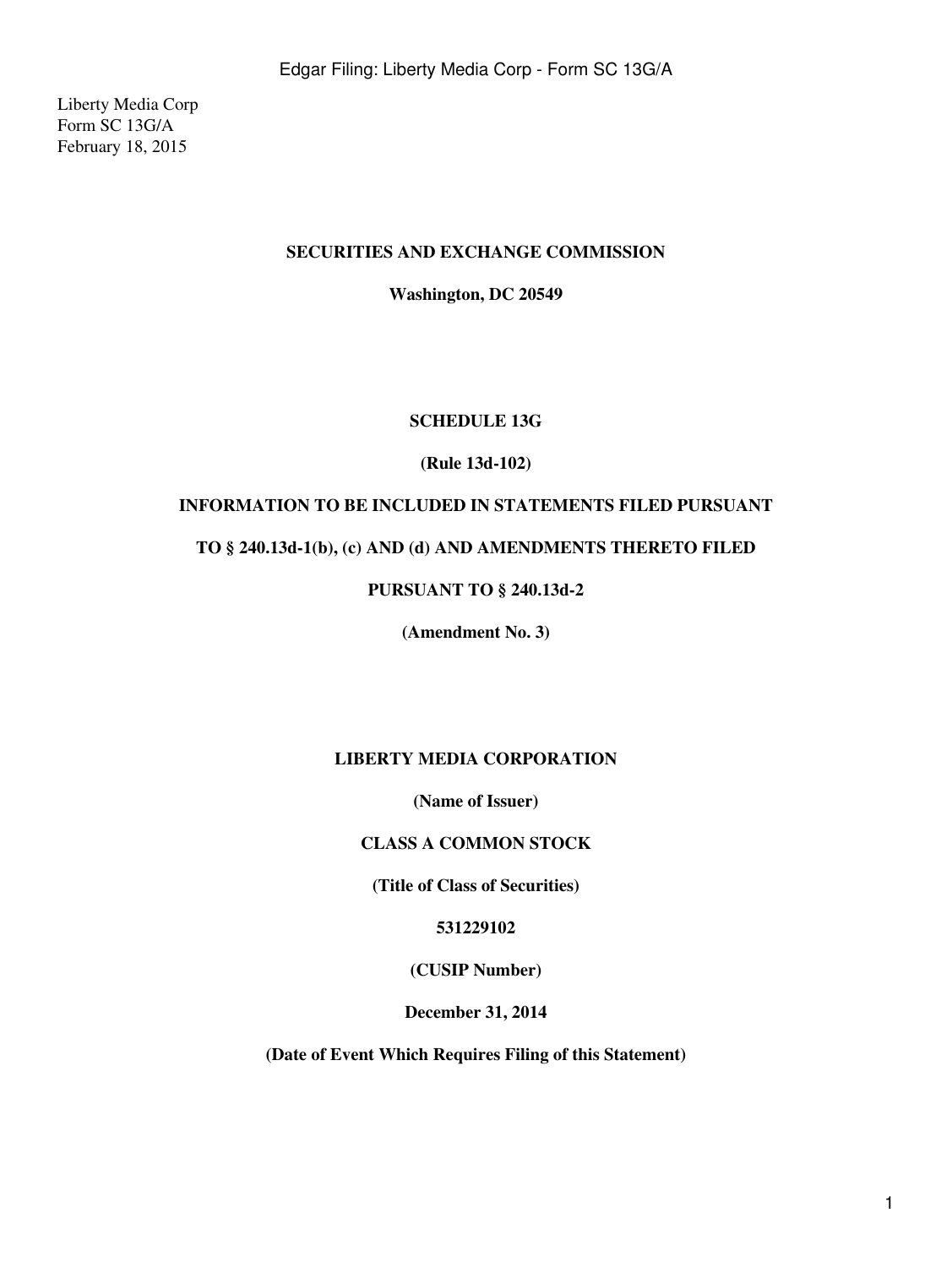Check the appropriate box to designate the rule pursuant to which this Schedule is filed:

¨ Rule 13d-1 (b)

x Rule 13d-1 (c)

¨ Rule 13d-1 (d)

\* The remainder of this cover page shall be filled out for a reporting person s initial filing on this form with respect to the subject class of securities, and for any subsequent amendment containing information which would alter disclosures provided in a prior cover page.

The information required on the remainder of this cover page shall not be deemed to be filed for the purpose of Section 18 of the Securities Exchange Act of 1934 (the Act) or otherwise subject to the liabilities of that section of the Act but shall be subject to all other provisions of the Act (however, see the Notes.)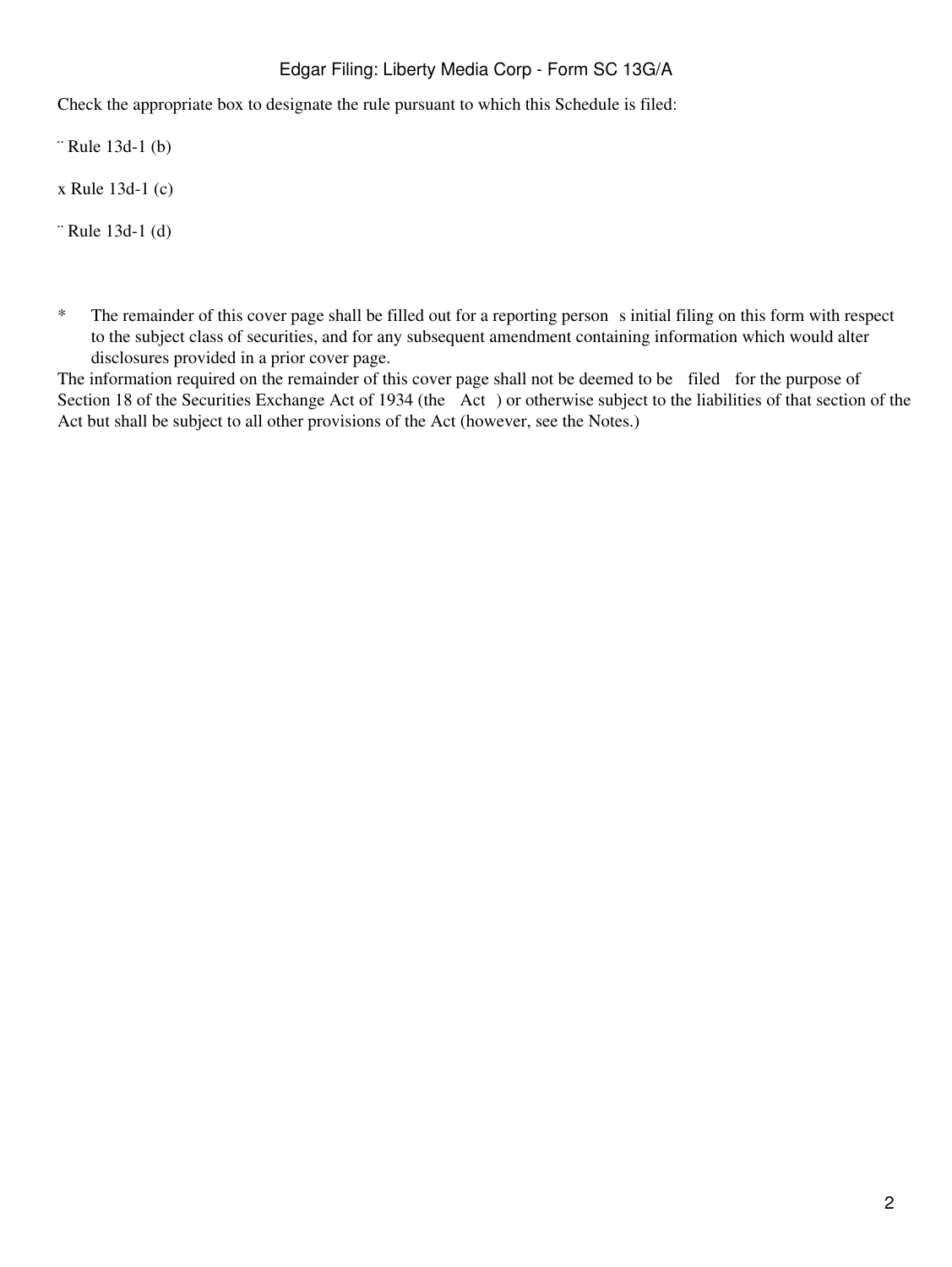| <b>CUSIP No. 531229102</b>             |                                                                       | Page 2 of 16 Pages |  |  |  |
|----------------------------------------|-----------------------------------------------------------------------|--------------------|--|--|--|
| $\mathbf{1}$                           | NAME OF REPORTING PERSON                                              |                    |  |  |  |
| $\mathfrak{2}$                         | Warren E. Buffett<br>CHECK THE APPROPRIATE BOX IF A MEMBER OF A GROUP |                    |  |  |  |
| $(a)$ x<br><b>SEC USE ONLY</b><br>3    | $(b)$ "                                                               |                    |  |  |  |
| $\overline{4}$                         | CITIZENSHIP OR PLACE OF ORGANIZATION                                  |                    |  |  |  |
| <b>United States Citizen</b><br>5      | <b>SOLE VOTING POWER</b>                                              |                    |  |  |  |
| <b>NUMBER OF</b><br><b>SHARES</b><br>6 | <b>NONE</b><br><b>SHARED VOTING POWER</b>                             |                    |  |  |  |
| <b>BENEFICIALLY</b>                    |                                                                       |                    |  |  |  |
| <b>OWNED BY</b>                        | 4,000,000                                                             |                    |  |  |  |
| $\overline{7}$<br><b>EACH</b>          | SOLE DISPOSITIVE POWER                                                |                    |  |  |  |
| <b>REPORTING</b>                       |                                                                       |                    |  |  |  |
| <b>PERSON</b><br>$\,8\,$               | <b>NONE</b><br><b>SHARED DISPOSITIVE POWER</b>                        |                    |  |  |  |
| <b>WITH</b>                            |                                                                       |                    |  |  |  |
|                                        | 4,000,000                                                             |                    |  |  |  |

# 9 AGGREGATE AMOUNT BENEFICIALLY OWNED BY EACH REPORTING PERSON

4,000,000 10 CHECK BOX IF THE AGGREGATE AMOUNT IN ROW (9) EXCLUDES CERTAIN SHARES "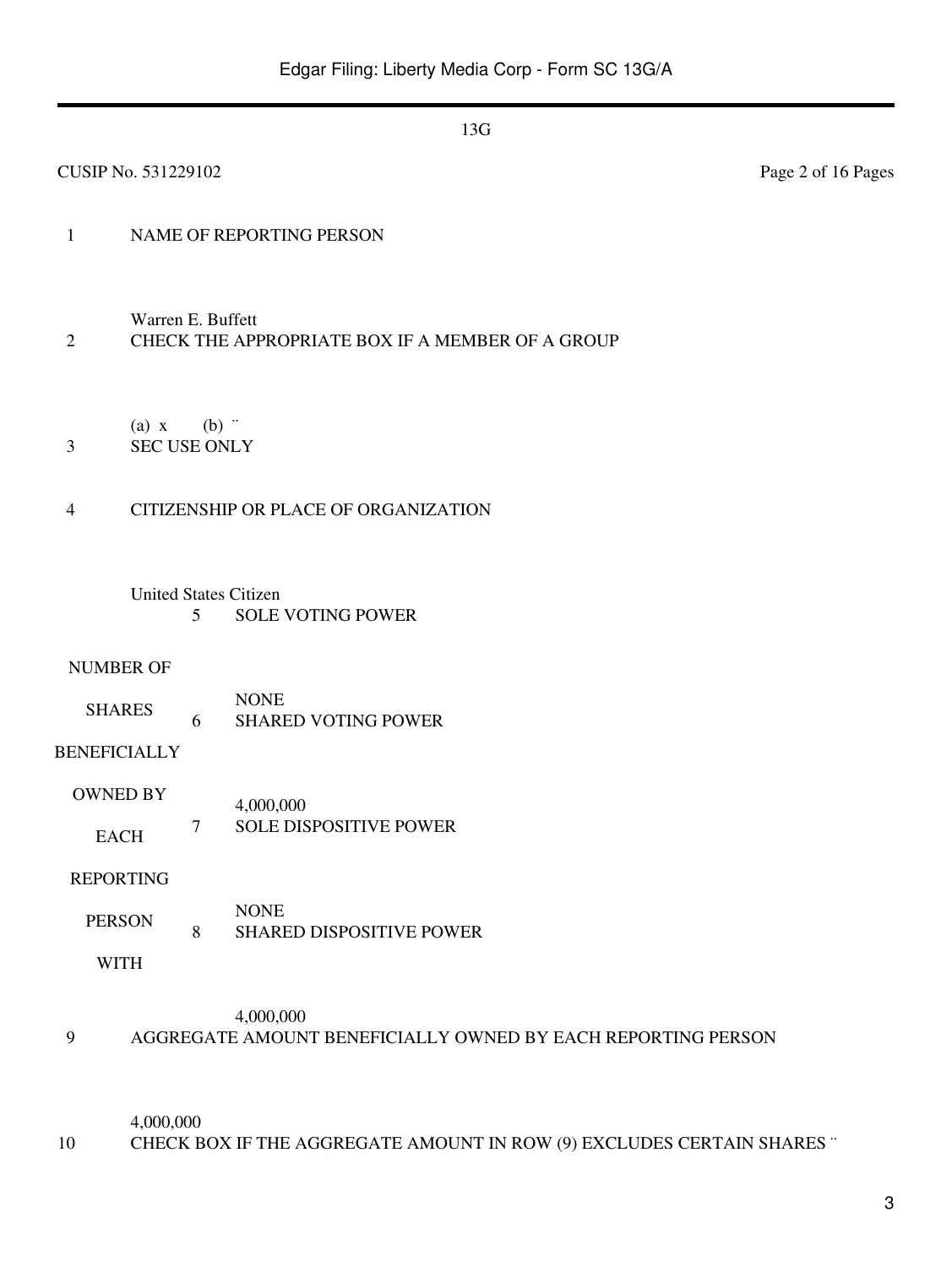Not Applicable.

11 PERCENT OF CLASS REPRESENTED BY AMOUNT IN ROW 9

3.8%

# 12 TYPE OF REPORTING PERSON

IN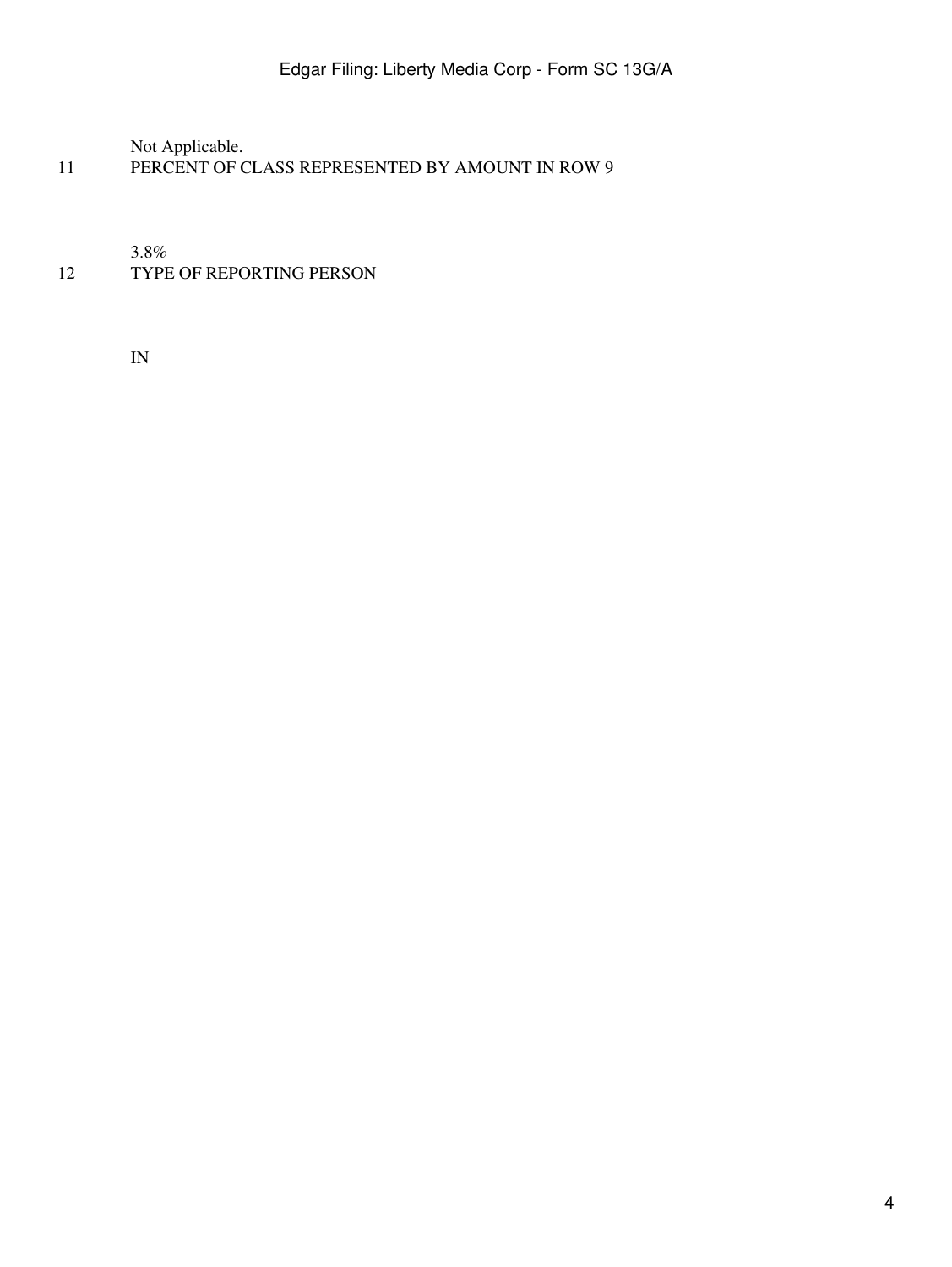| CUSIP No. 531229102 |                                                                             |         |                                                                           | Page 3 of 16 Pages |
|---------------------|-----------------------------------------------------------------------------|---------|---------------------------------------------------------------------------|--------------------|
| $\mathbf{1}$        |                                                                             |         | NAME OF REPORTING PERSON                                                  |                    |
| $\overline{2}$      | Berkshire Hathaway Inc.<br>CHECK THE APPROPRIATE BOX IF A MEMBER OF A GROUP |         |                                                                           |                    |
| 3                   | (a) x<br><b>SEC USE ONLY</b>                                                | $(b)$ " |                                                                           |                    |
| 4                   |                                                                             |         | CITIZENSHIP OR PLACE OF ORGANIZATION                                      |                    |
|                     | <b>State of Delaware</b>                                                    | 5       | <b>SOLE VOTING POWER</b>                                                  |                    |
| <b>NUMBER OF</b>    |                                                                             |         |                                                                           |                    |
|                     | <b>SHARES</b>                                                               | 6       | <b>NONE</b><br><b>SHARED VOTING POWER</b>                                 |                    |
| <b>BENEFICIALLY</b> |                                                                             |         |                                                                           |                    |
|                     | <b>OWNED BY</b>                                                             |         | 4,000,000                                                                 |                    |
|                     | <b>EACH</b>                                                                 | $\tau$  | <b>SOLE DISPOSITIVE POWER</b>                                             |                    |
| <b>REPORTING</b>    |                                                                             |         |                                                                           |                    |
| <b>PERSON</b>       |                                                                             | 8       | <b>NONE</b><br><b>SHARED DISPOSITIVE POWER</b>                            |                    |
|                     | <b>WITH</b>                                                                 |         |                                                                           |                    |
| 9                   |                                                                             |         | 4,000,000<br>AGGREGATE AMOUNT BENEFICIALLY OWNED BY EACH REPORTING PERSON |                    |

4,000,000 10 CHECK BOX IF THE AGGREGATE AMOUNT IN ROW (9) EXCLUDES CERTAIN SHARES "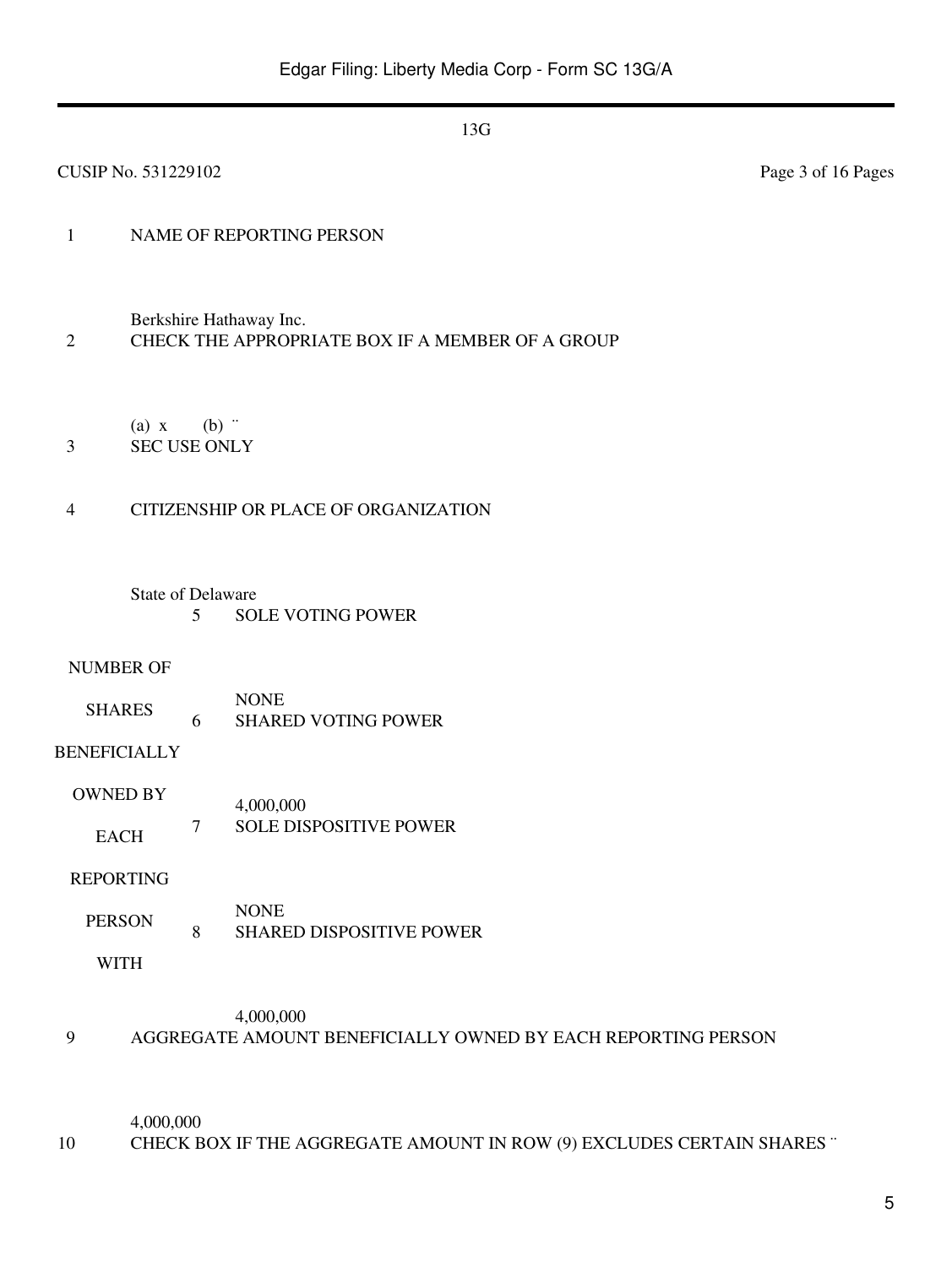Not applicable.

11 PERCENT OF CLASS REPRESENTED BY AMOUNT IN ROW 9

3.8%

12 TYPE OF REPORTING PERSON

HC, CO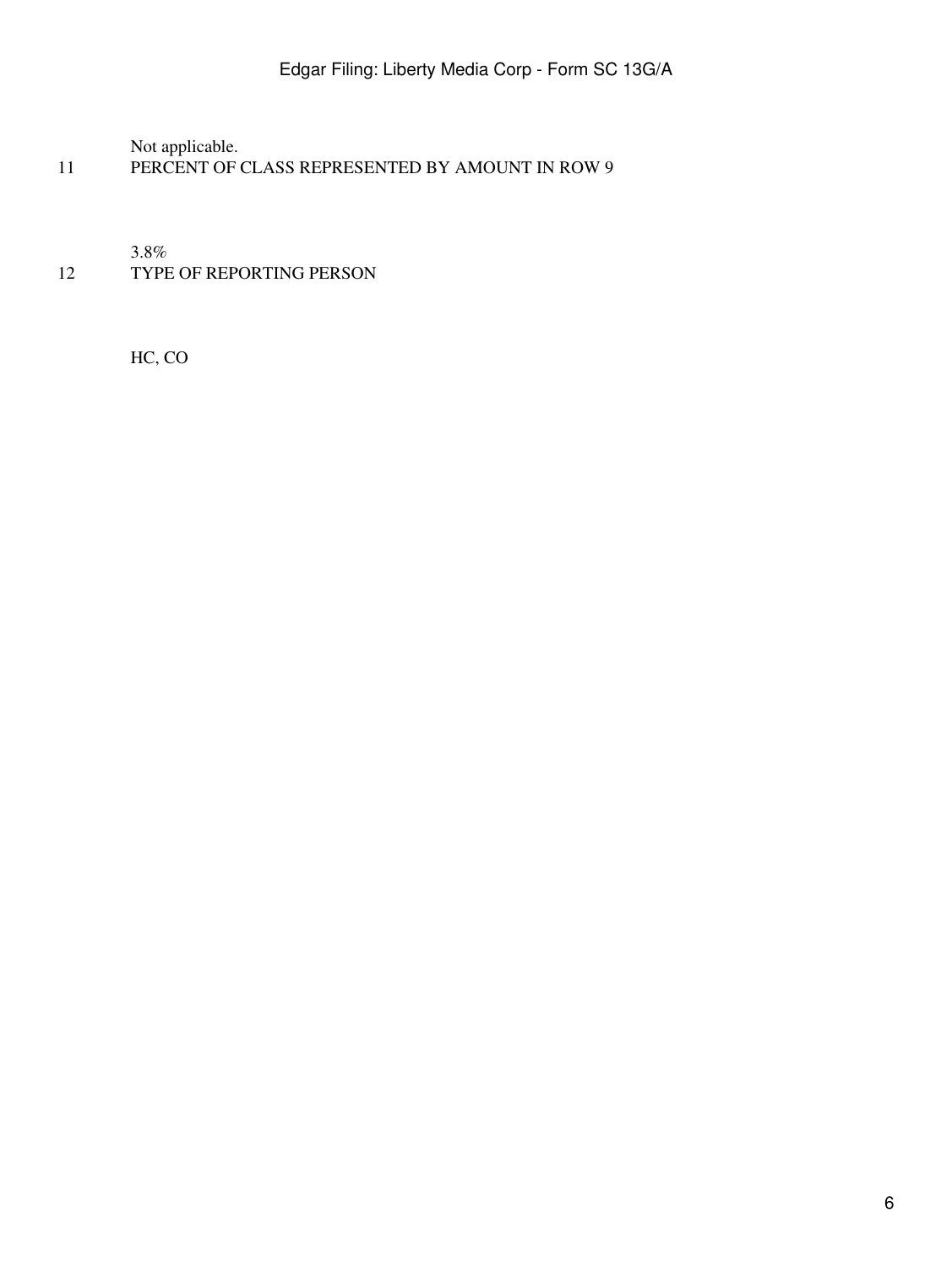| <b>CUSIP No. 531229102</b>     |                                                                                |                                                      | Page 4 of 16 Pages |  |  |
|--------------------------------|--------------------------------------------------------------------------------|------------------------------------------------------|--------------------|--|--|
| $\mathbf{1}$                   |                                                                                | NAME OF REPORTING PERSON                             |                    |  |  |
| $\mathfrak{2}$                 | National Indemnity Company<br>CHECK THE APPROPRIATE BOX IF A MEMBER OF A GROUP |                                                      |                    |  |  |
| $(a)$ x<br>3                   |                                                                                | $(b)$ "<br><b>SEC USE ONLY</b>                       |                    |  |  |
| $\overline{4}$                 |                                                                                | CITIZENSHIP OR PLACE OF ORGANIZATION                 |                    |  |  |
|                                | 5                                                                              | <b>State of Nebraska</b><br><b>SOLE VOTING POWER</b> |                    |  |  |
| <b>NUMBER OF</b>               |                                                                                | <b>NONE</b>                                          |                    |  |  |
| <b>SHARES</b>                  | 6                                                                              | <b>SHARED VOTING POWER</b>                           |                    |  |  |
| <b>BENEFICIALLY</b>            |                                                                                |                                                      |                    |  |  |
| <b>OWNED BY</b><br><b>EACH</b> | $\overline{7}$                                                                 | 2,677,660<br>SOLE DISPOSITIVE POWER                  |                    |  |  |
| <b>REPORTING</b>               |                                                                                |                                                      |                    |  |  |
| <b>PERSON</b>                  | $\,8\,$                                                                        | <b>NONE</b><br><b>SHARED DISPOSITIVE POWER</b>       |                    |  |  |
| <b>WITH</b>                    |                                                                                |                                                      |                    |  |  |
|                                |                                                                                | 2.677.660                                            |                    |  |  |

#### 2,677,660

9 AGGREGATE AMOUNT BENEFICIALLY OWNED BY EACH REPORTING PERSON

2,677,660

10 CHECK BOX IF THE AGGREGATE AMOUNT IN ROW (9) EXCLUDES CERTAIN SHARES "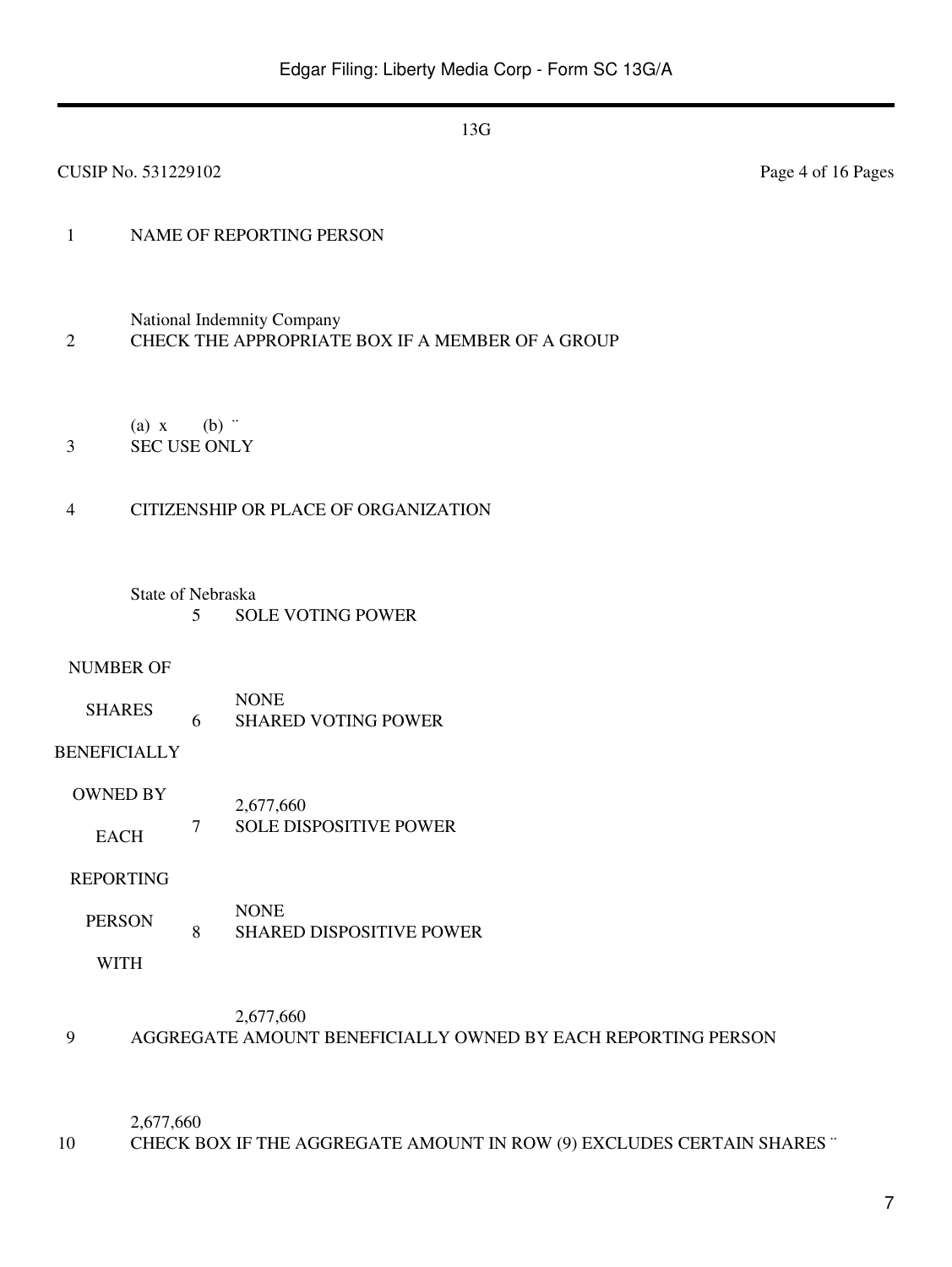Not applicable.

11 PERCENT OF CLASS REPRESENTED BY AMOUNT IN ROW 9

2.6%

12 TYPE OF REPORTING PERSON

IC, CO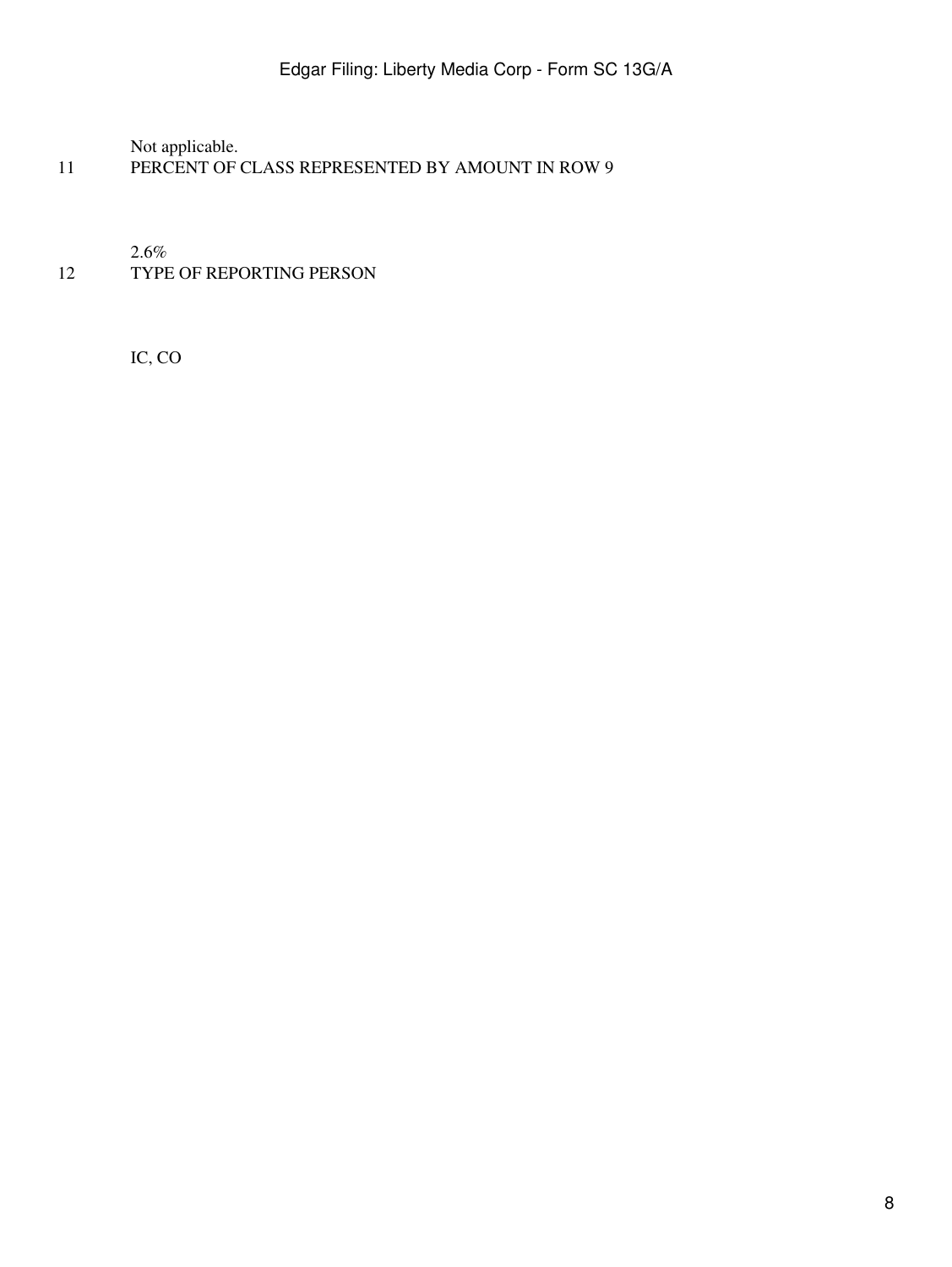| CUSIP No. 531229102                              |                                                                              |                                                | Page 5 of 16 Pages |  |  |
|--------------------------------------------------|------------------------------------------------------------------------------|------------------------------------------------|--------------------|--|--|
| $\mathbf{1}$                                     |                                                                              | NAME OF REPORTING PERSON                       |                    |  |  |
| $\mathfrak{2}$                                   | <b>GEICO</b> Corporation<br>CHECK THE APPROPRIATE BOX IF A MEMBER OF A GROUP |                                                |                    |  |  |
| $(a)$ x<br><b>SEC USE ONLY</b><br>$\mathfrak{Z}$ | $(b)$ "                                                                      |                                                |                    |  |  |
| $\overline{4}$                                   |                                                                              | CITIZENSHIP OR PLACE OF ORGANIZATION           |                    |  |  |
| <b>State of Delaware</b>                         | 5                                                                            | <b>SOLE VOTING POWER</b>                       |                    |  |  |
| <b>NUMBER OF</b><br><b>SHARES</b>                | 6                                                                            | <b>NONE</b><br><b>SHARED VOTING POWER</b>      |                    |  |  |
| <b>BENEFICIALLY</b>                              |                                                                              |                                                |                    |  |  |
| <b>OWNED BY</b>                                  |                                                                              | 2,677,660                                      |                    |  |  |
| <b>EACH</b>                                      | $\tau$                                                                       | <b>SOLE DISPOSITIVE POWER</b>                  |                    |  |  |
| <b>REPORTING</b>                                 |                                                                              |                                                |                    |  |  |
| <b>PERSON</b>                                    | $\,8\,$                                                                      | <b>NONE</b><br><b>SHARED DISPOSITIVE POWER</b> |                    |  |  |
| <b>WITH</b>                                      |                                                                              |                                                |                    |  |  |
|                                                  |                                                                              | 2,677,660                                      |                    |  |  |

2,677,660

10 CHECK BOX IF THE AGGREGATE AMOUNT IN ROW (9) EXCLUDES CERTAIN SHARES "

9 AGGREGATE AMOUNT BENEFICIALLY OWNED BY EACH REPORTING PERSON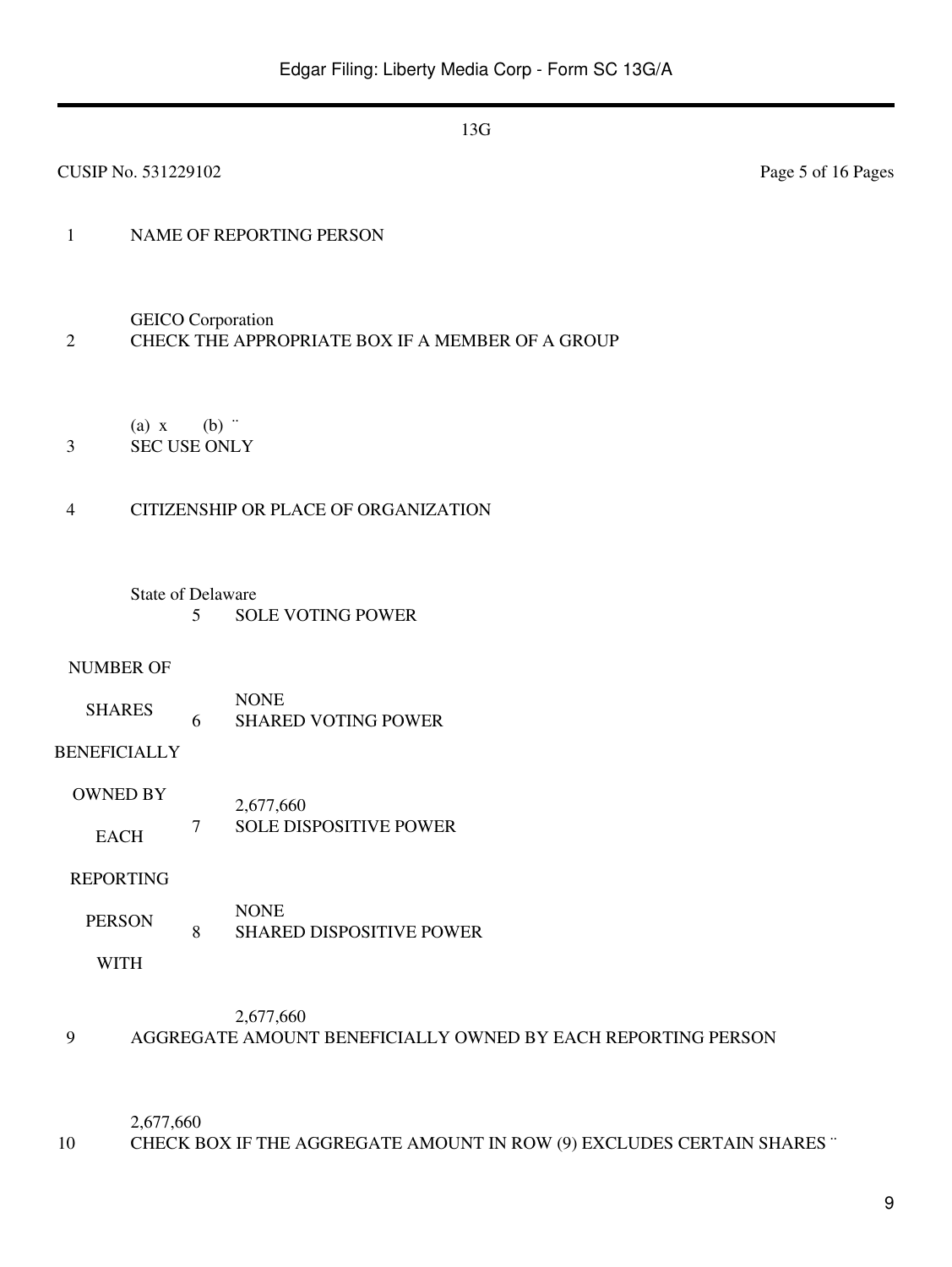Not applicable.

11 PERCENT OF CLASS REPRESENTED BY AMOUNT IN ROW 9

2.6%

12 TYPE OF REPORTING PERSON

HC, CO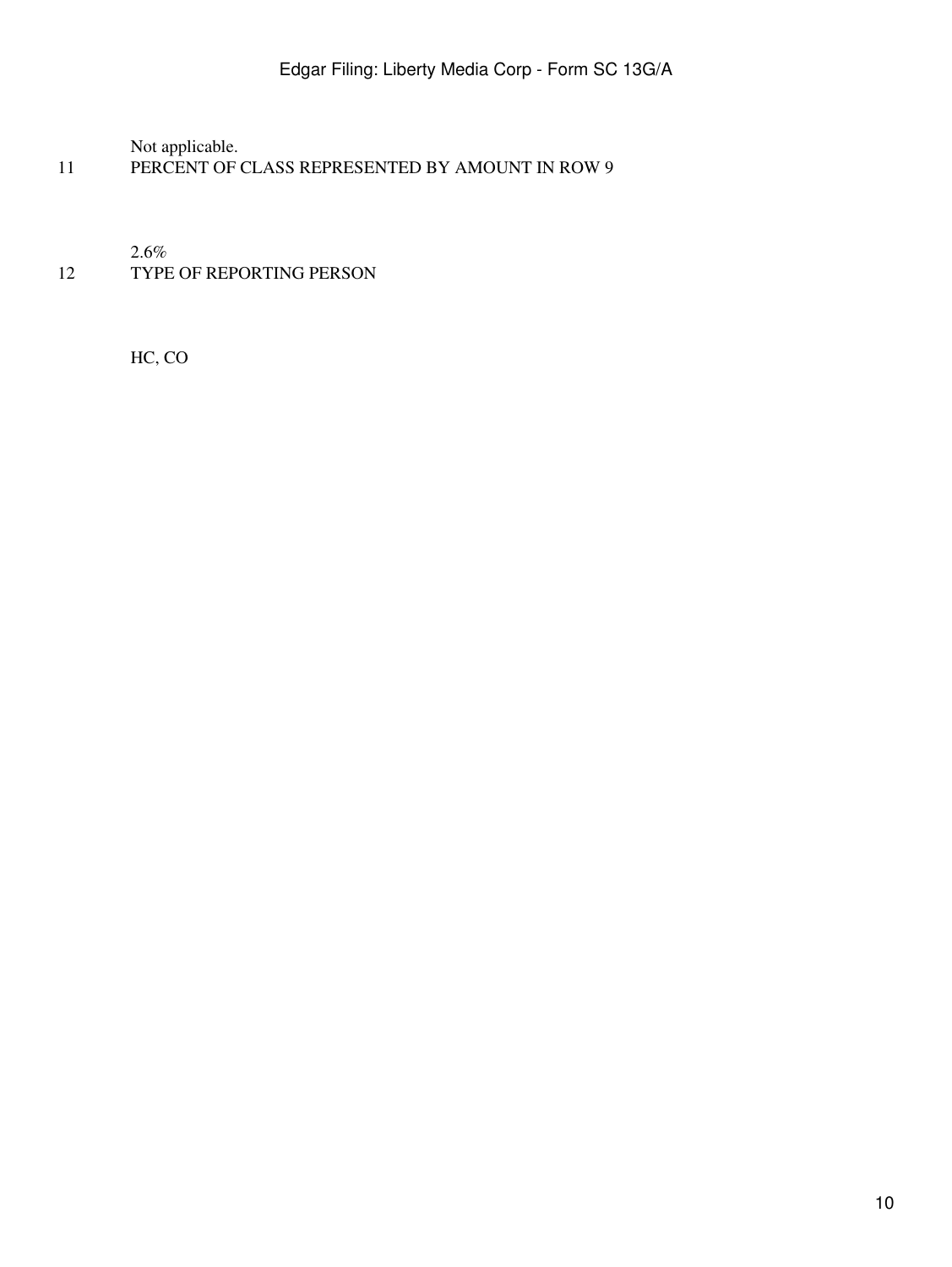| CUSIP No. 531229102 |                                                                                            |                                           | Page 6 of 16 Pages |  |  |
|---------------------|--------------------------------------------------------------------------------------------|-------------------------------------------|--------------------|--|--|
| $\mathbf{1}$        |                                                                                            | NAME OF REPORTING PERSON                  |                    |  |  |
| $\overline{2}$      | Government Employees Insurance Company<br>CHECK THE APPROPRIATE BOX IF A MEMBER OF A GROUP |                                           |                    |  |  |
| $(a)$ x<br>3        | <b>SEC USE ONLY</b>                                                                        | $(b)$ "                                   |                    |  |  |
| $\overline{4}$      |                                                                                            | CITIZENSHIP OR PLACE OF ORGANIZATION      |                    |  |  |
|                     | State of Maryland<br>5                                                                     | <b>SOLE VOTING POWER</b>                  |                    |  |  |
| <b>NUMBER OF</b>    |                                                                                            |                                           |                    |  |  |
| <b>SHARES</b>       | 6                                                                                          | <b>NONE</b><br><b>SHARED VOTING POWER</b> |                    |  |  |
| <b>BENEFICIALLY</b> |                                                                                            |                                           |                    |  |  |
| <b>OWNED BY</b>     |                                                                                            | 2,677,660                                 |                    |  |  |
| <b>EACH</b>         | $\overline{7}$                                                                             | SOLE DISPOSITIVE POWER                    |                    |  |  |
| <b>REPORTING</b>    |                                                                                            |                                           |                    |  |  |
| <b>PERSON</b>       | 8                                                                                          | <b>NONE</b><br>SHARED DISPOSITIVE POWER   |                    |  |  |
| <b>WITH</b>         |                                                                                            |                                           |                    |  |  |
|                     |                                                                                            | 2677660                                   |                    |  |  |

#### 2,677,660 9 AGGREGATE AMOUNT BENEFICIALLY OWNED BY EACH REPORTING PERSON

2,677,660

10 CHECK BOX IF THE AGGREGATE AMOUNT IN ROW (9) EXCLUDES CERTAIN SHARES "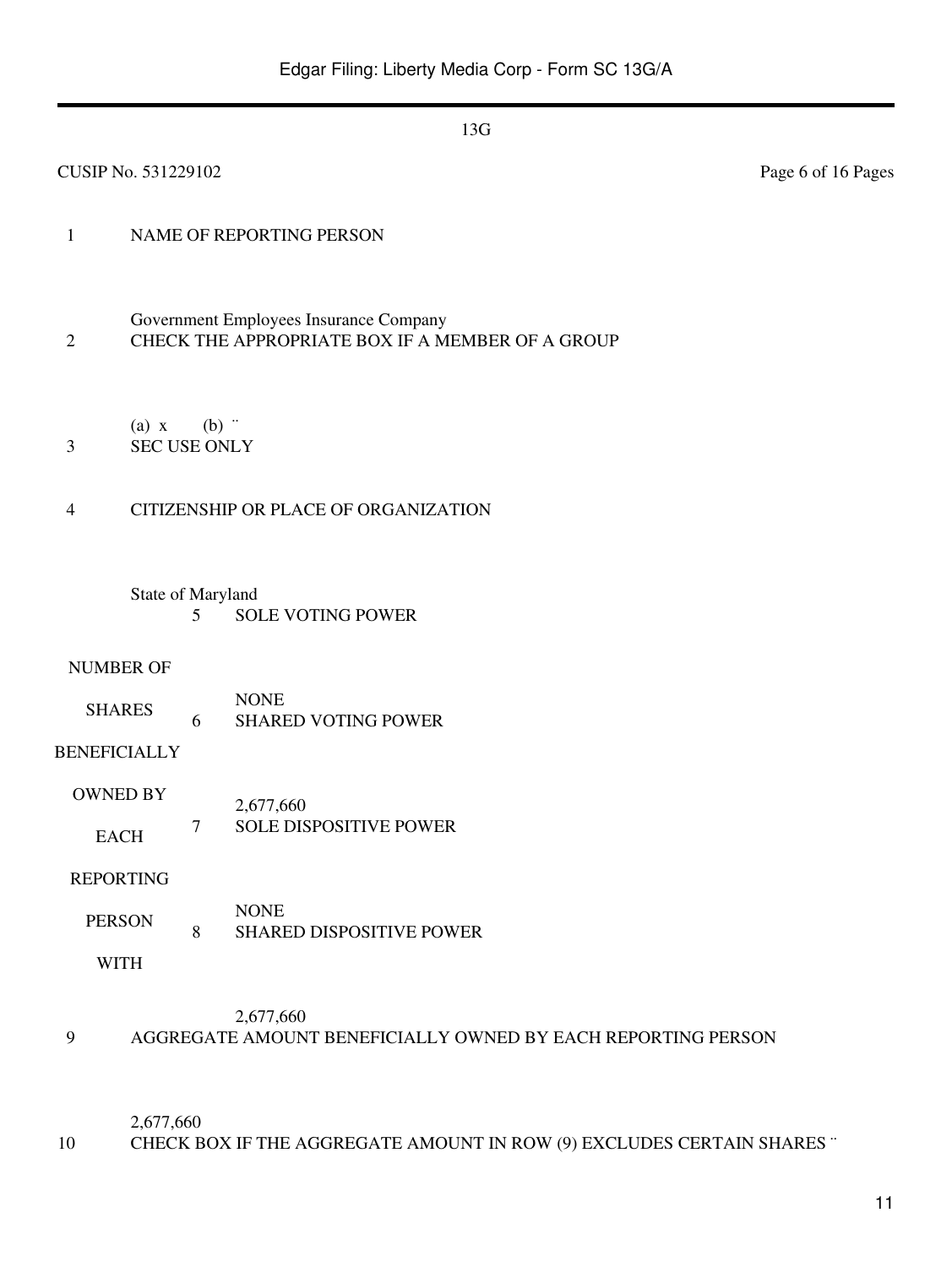Not applicable.

11 PERCENT OF CLASS REPRESENTED BY AMOUNT IN ROW 9

2.6%

12 TYPE OF REPORTING PERSON

IC, CO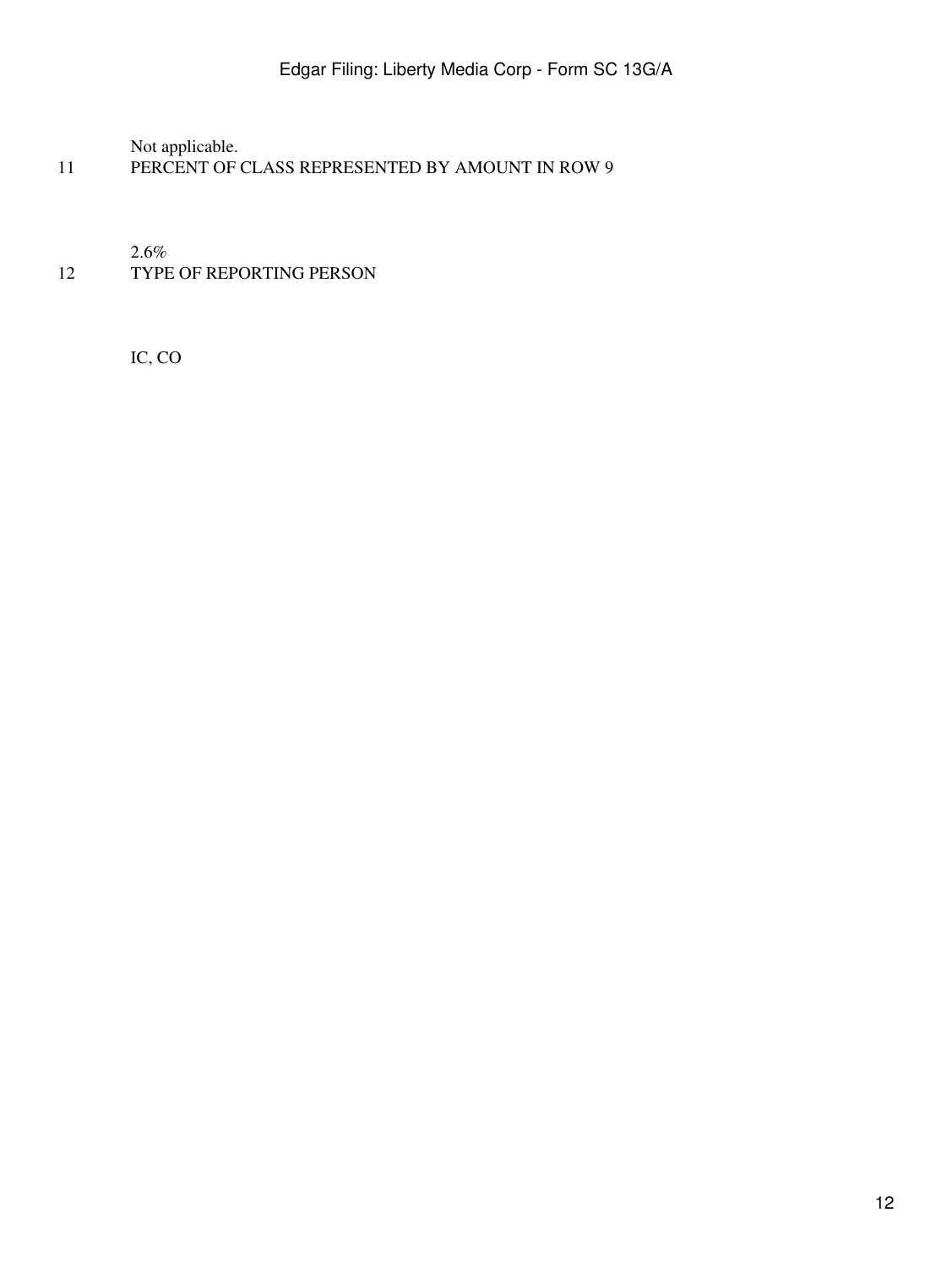| <b>CUSIP No. 531229102</b>                               |                                                                                                            | Page 7 of 16 Pages |
|----------------------------------------------------------|------------------------------------------------------------------------------------------------------------|--------------------|
| $\mathbf{1}$                                             | NAME OF REPORTING PERSON                                                                                   |                    |
| $\overline{2}$                                           | FlightSafety International Inc. Retirement Income Plan<br>CHECK THE APPROPRIATE BOX IF A MEMBER OF A GROUP |                    |
| $(a)$ x<br><b>SEC USE ONLY</b><br>3                      | $(b)$ "                                                                                                    |                    |
| $\overline{4}$                                           | CITIZENSHIP OR PLACE OF ORGANIZATION                                                                       |                    |
|                                                          | <b>State of New York</b><br><b>SOLE VOTING POWER</b><br>5                                                  |                    |
| <b>NUMBER OF</b><br><b>SHARES</b><br><b>BENEFICIALLY</b> | <b>NONE</b><br><b>SHARED VOTING POWER</b><br>6                                                             |                    |
| <b>OWNED BY</b><br><b>EACH</b>                           | 194,406<br><b>SOLE DISPOSITIVE POWER</b><br>$\tau$                                                         |                    |
| <b>REPORTING</b><br><b>PERSON</b>                        | <b>NONE</b><br>$\, 8$<br><b>SHARED DISPOSITIVE POWER</b>                                                   |                    |
| <b>WITH</b>                                              |                                                                                                            |                    |
|                                                          | 194,406                                                                                                    |                    |

194,406

10 CHECK BOX IF THE AGGREGATE AMOUNT IN ROW (9) EXCLUDES CERTAIN SHARES "

9 AGGREGATE AMOUNT BENEFICIALLY OWNED BY EACH REPORTING PERSON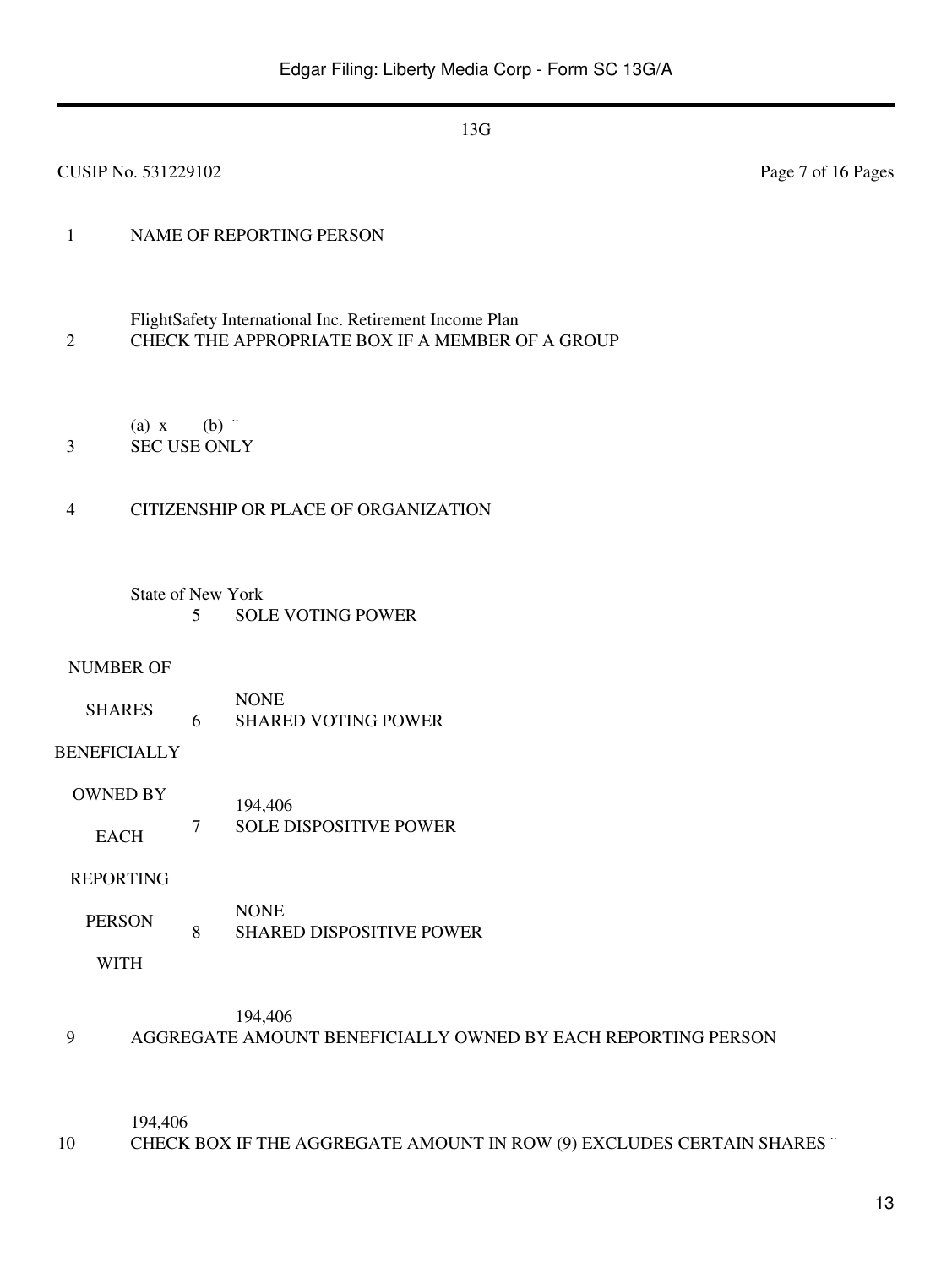Not applicable.

11 PERCENT OF CLASS REPRESENTED BY AMOUNT IN ROW 9

 $0.2\%$ 

# 12 TYPE OF REPORTING PERSON

EP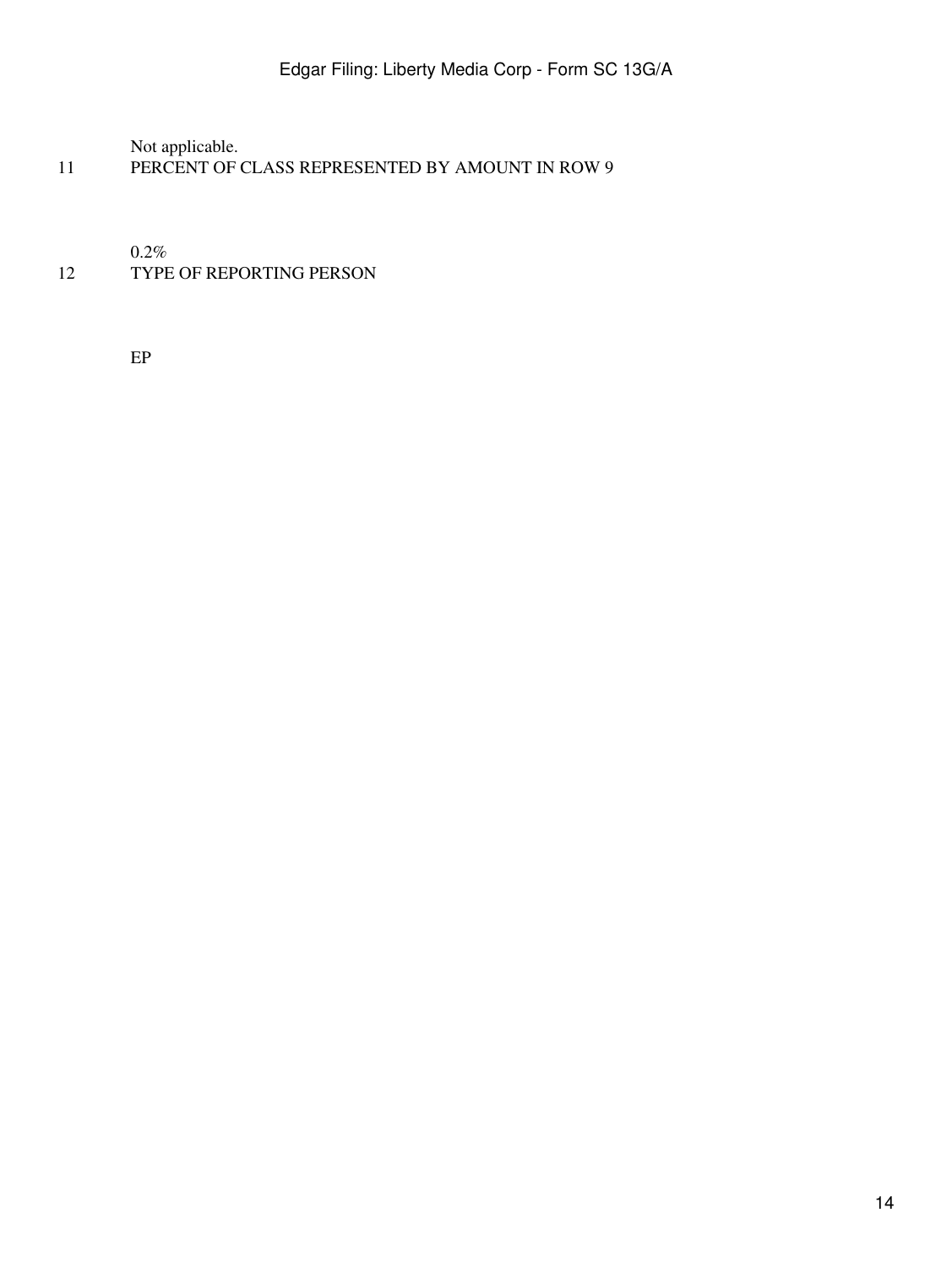| CUSIP No. 531229102                 |         |                                                                                     | Page 8 of 16 Pages |
|-------------------------------------|---------|-------------------------------------------------------------------------------------|--------------------|
| $\mathbf{1}$                        |         | NAME OF REPORTING PERSON                                                            |                    |
| $\overline{2}$                      |         | Fruit of the Loom Pension Trust<br>CHECK THE APPROPRIATE BOX IF A MEMBER OF A GROUP |                    |
| $(a)$ x<br><b>SEC USE ONLY</b><br>3 | $(b)$ " |                                                                                     |                    |
| $\overline{4}$                      |         | CITIZENSHIP OR PLACE OF ORGANIZATION                                                |                    |
| State of Kentucky                   | 5       | <b>SOLE VOTING POWER</b>                                                            |                    |
| <b>NUMBER OF</b><br><b>SHARES</b>   | 6       | <b>NONE</b><br><b>SHARED VOTING POWER</b>                                           |                    |
| <b>BENEFICIALLY</b>                 |         |                                                                                     |                    |
| <b>OWNED BY</b><br><b>EACH</b>      | 7       | 288,456<br>SOLE DISPOSITIVE POWER                                                   |                    |
| <b>REPORTING</b>                    |         |                                                                                     |                    |
| <b>PERSON</b>                       | $8\,$   | <b>NONE</b><br>SHARED DISPOSITIVE POWER                                             |                    |
| <b>WITH</b>                         |         |                                                                                     |                    |
|                                     |         | 288,456                                                                             |                    |

9 AGGREGATE AMOUNT BENEFICIALLY OWNED BY EACH REPORTING PERSON

288,456

10 CHECK BOX IF THE AGGREGATE AMOUNT IN ROW (9) EXCLUDES CERTAIN SHARES "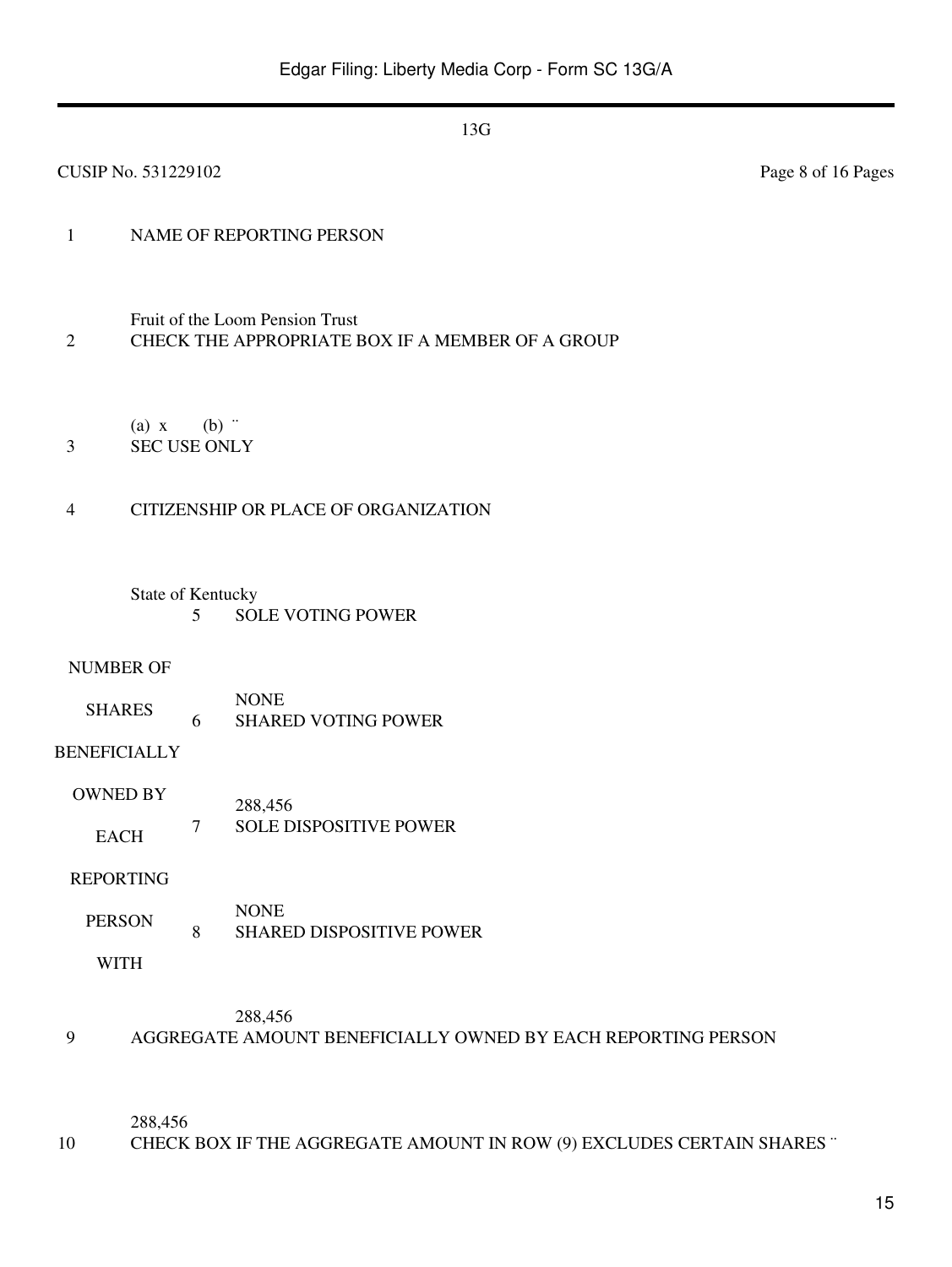Not applicable.

11 PERCENT OF CLASS REPRESENTED BY AMOUNT IN ROW 9

 $0.3\%$ 

# 12 TYPE OF REPORTING PERSON

EP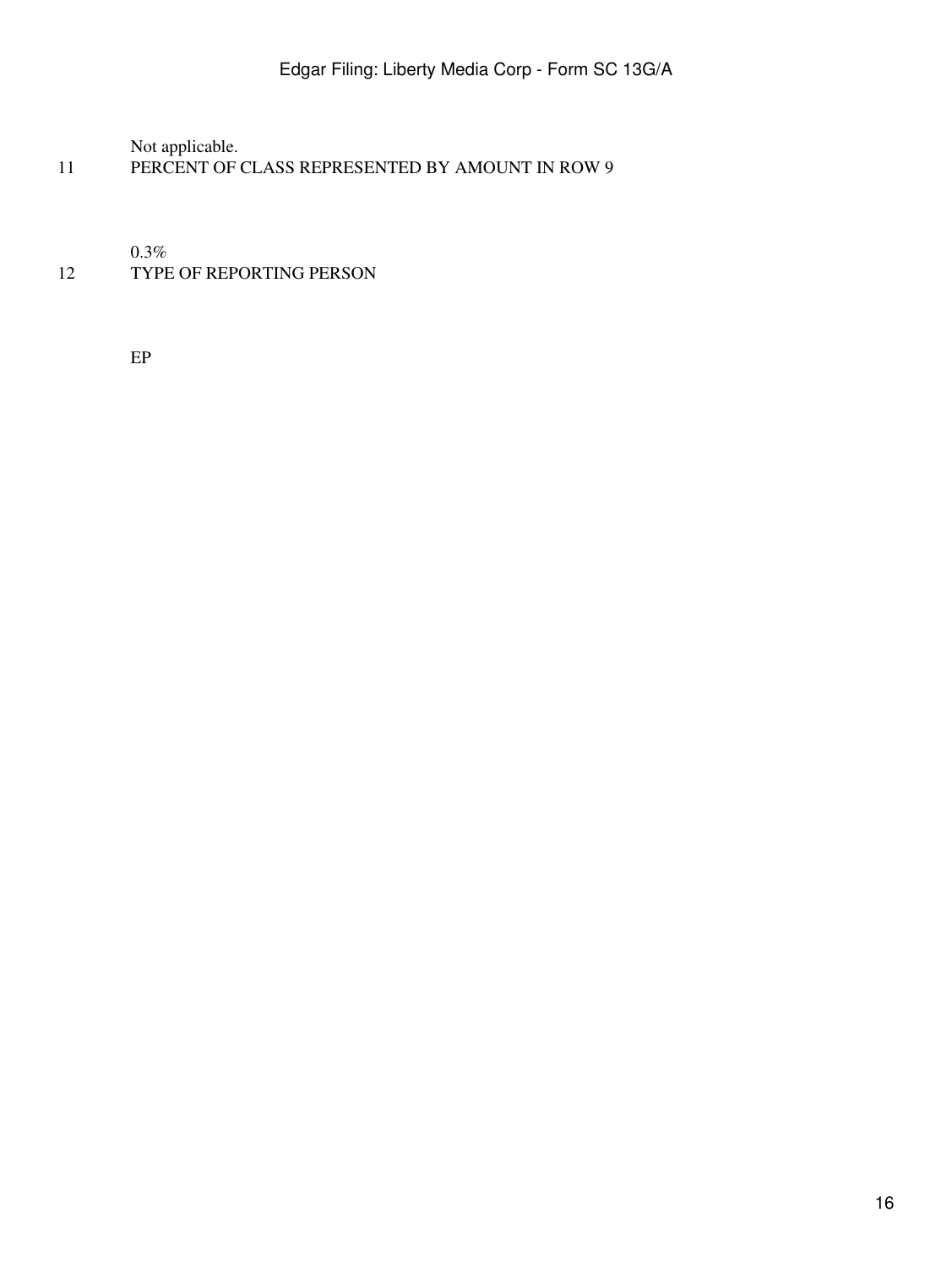| <b>CUSIP No. 531229102</b> |                              |         |                                                                                                 | Page 9 of 16 Pages |
|----------------------------|------------------------------|---------|-------------------------------------------------------------------------------------------------|--------------------|
| $\mathbf{1}$               |                              |         | NAME OF REPORTING PERSON                                                                        |                    |
| $\mathfrak{2}$             |                              |         | <b>GEICO</b> Corporation Pension Plan Trust<br>CHECK THE APPROPRIATE BOX IF A MEMBER OF A GROUP |                    |
| $\mathfrak{Z}$             | (a) x<br><b>SEC USE ONLY</b> | $(b)$ " |                                                                                                 |                    |
| $\overline{4}$             |                              |         | CITIZENSHIP OR PLACE OF ORGANIZATION                                                            |                    |
|                            | State of Maryland            | 5       | <b>SOLE VOTING POWER</b>                                                                        |                    |
|                            | <b>NUMBER OF</b>             |         |                                                                                                 |                    |
|                            | <b>SHARES</b>                | 6       | <b>NONE</b><br><b>SHARED VOTING POWER</b>                                                       |                    |
| <b>BENEFICIALLY</b>        |                              |         |                                                                                                 |                    |
|                            | <b>OWNED BY</b>              |         | 476,665                                                                                         |                    |
|                            | <b>EACH</b>                  | 7       | <b>SOLE DISPOSITIVE POWER</b>                                                                   |                    |
|                            | <b>REPORTING</b>             |         |                                                                                                 |                    |
|                            | <b>PERSON</b>                | $\,8\,$ | <b>NONE</b><br><b>SHARED DISPOSITIVE POWER</b>                                                  |                    |
|                            | <b>WITH</b>                  |         |                                                                                                 |                    |
| 9                          |                              |         | 476,665<br>AGGREGATE AMOUNT BENEFICIALLY OWNED BY EACH REPORTING PERSON                         |                    |

476,665

10 CHECK BOX IF THE AGGREGATE AMOUNT IN ROW (9) EXCLUDES CERTAIN SHARES "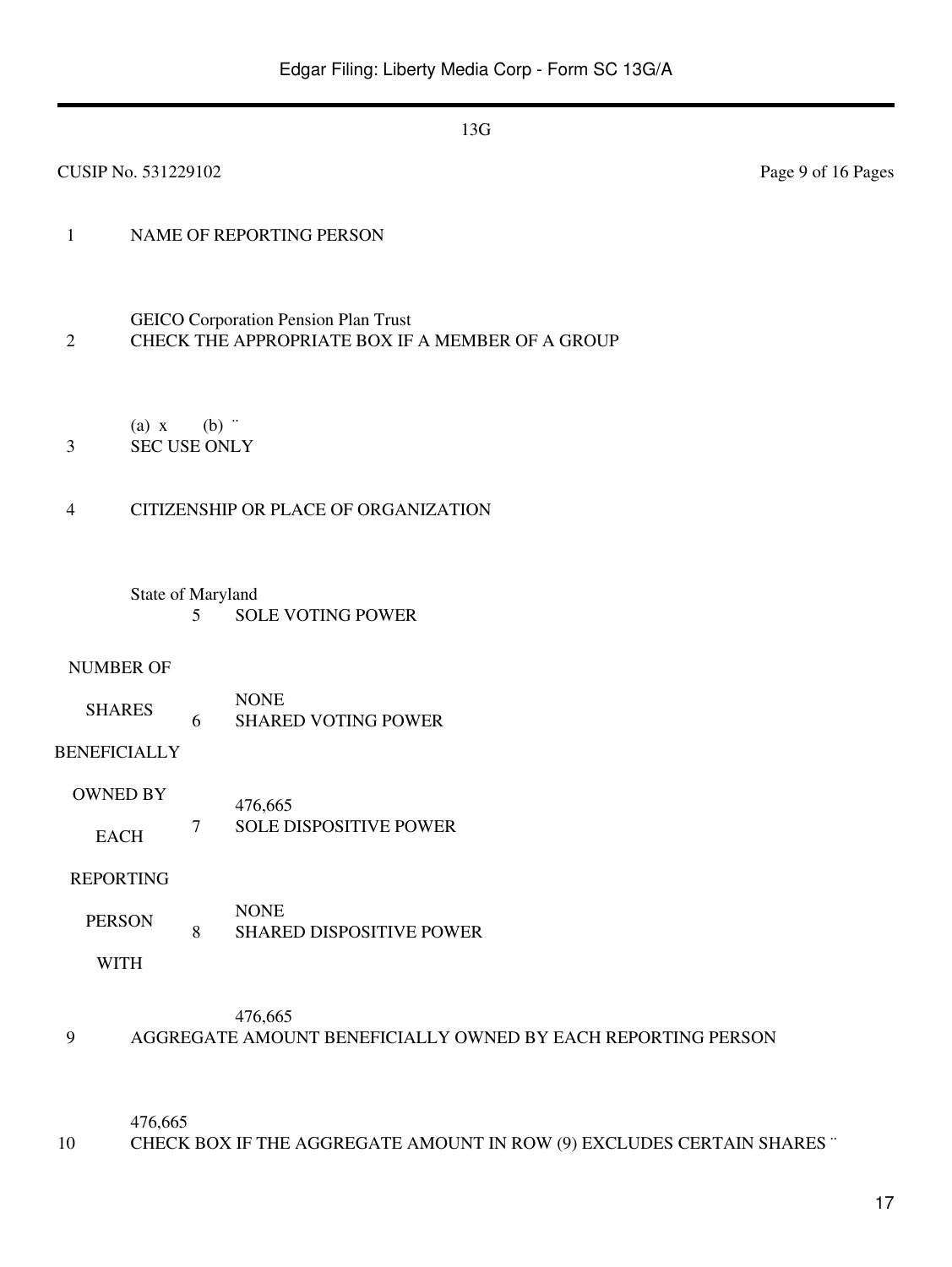Not applicable.

11 PERCENT OF CLASS REPRESENTED BY AMOUNT IN ROW 9

0.5%

# 12 TYPE OF REPORTING PERSON

EP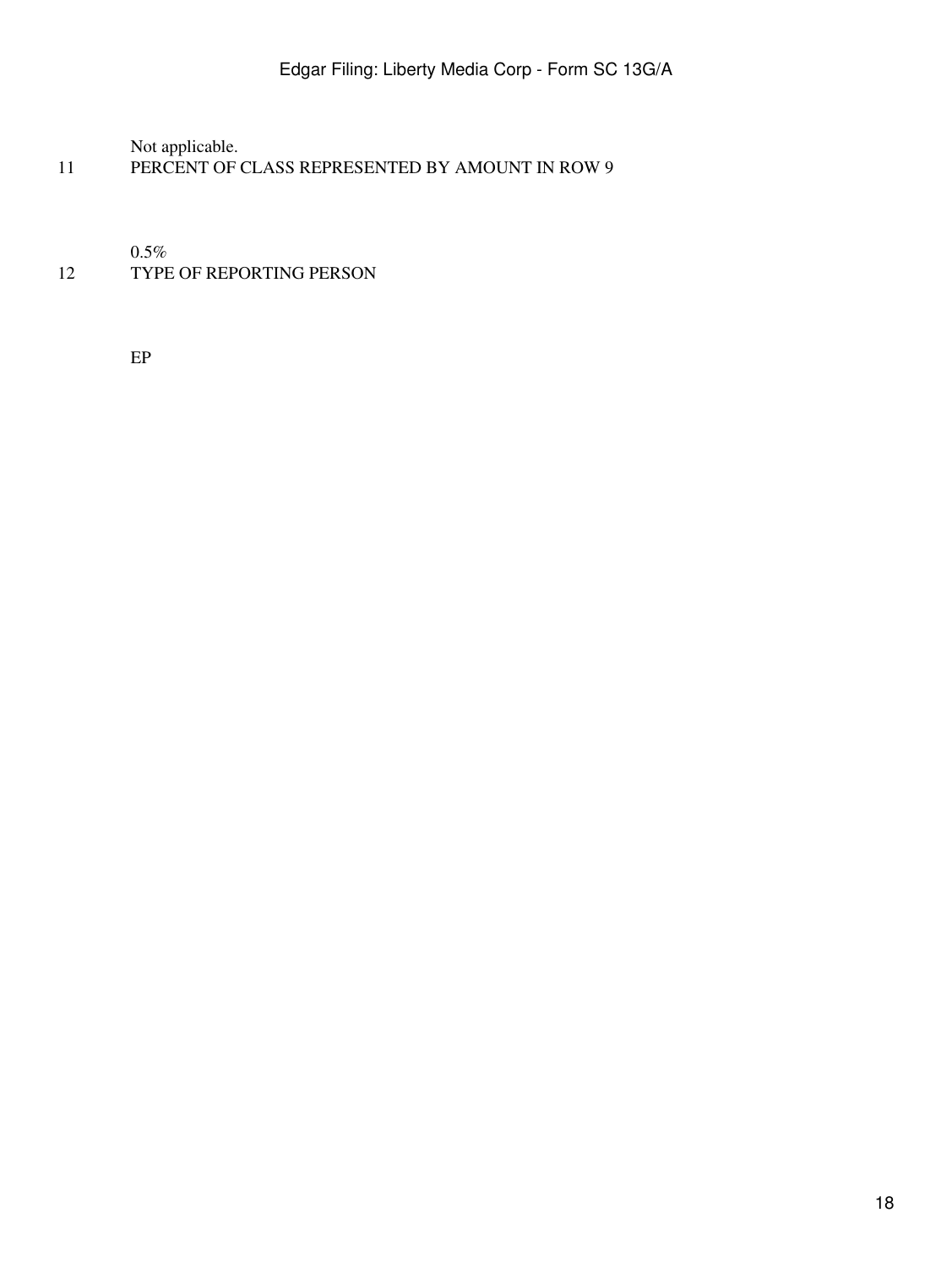| <b>CUSIP No. 531229102</b>                                    |                                                                                                     | Page 10 of 16 Pages |  |  |  |
|---------------------------------------------------------------|-----------------------------------------------------------------------------------------------------|---------------------|--|--|--|
| $\mathbf{1}$                                                  | NAME OF REPORTING PERSON                                                                            |                     |  |  |  |
| $\overline{2}$                                                | Johns Manville Corporation Master Pension Trust<br>CHECK THE APPROPRIATE BOX IF A MEMBER OF A GROUP |                     |  |  |  |
| $(a)$ x<br><b>SEC USE ONLY</b><br>3                           | (b)                                                                                                 |                     |  |  |  |
| $\overline{4}$                                                | CITIZENSHIP OR PLACE OF ORGANIZATION                                                                |                     |  |  |  |
| State of Colorado<br>5                                        | <b>SOLE VOTING POWER</b>                                                                            |                     |  |  |  |
| <b>NUMBER OF</b><br><b>SHARES</b><br>6<br><b>BENEFICIALLY</b> | <b>NONE</b><br><b>SHARED VOTING POWER</b>                                                           |                     |  |  |  |
| <b>OWNED BY</b><br>7<br><b>EACH</b>                           | 362,813<br><b>SOLE DISPOSITIVE POWER</b>                                                            |                     |  |  |  |
| <b>REPORTING</b>                                              |                                                                                                     |                     |  |  |  |
| <b>PERSON</b><br>$8\,$<br><b>WITH</b>                         | <b>NONE</b><br><b>SHARED DISPOSITIVE POWER</b>                                                      |                     |  |  |  |
|                                                               | 362,813                                                                                             |                     |  |  |  |

362,813

10 CHECK BOX IF THE AGGREGATE AMOUNT IN ROW (9) EXCLUDES CERTAIN SHARES "

9 AGGREGATE AMOUNT BENEFICIALLY OWNED BY EACH REPORTING PERSON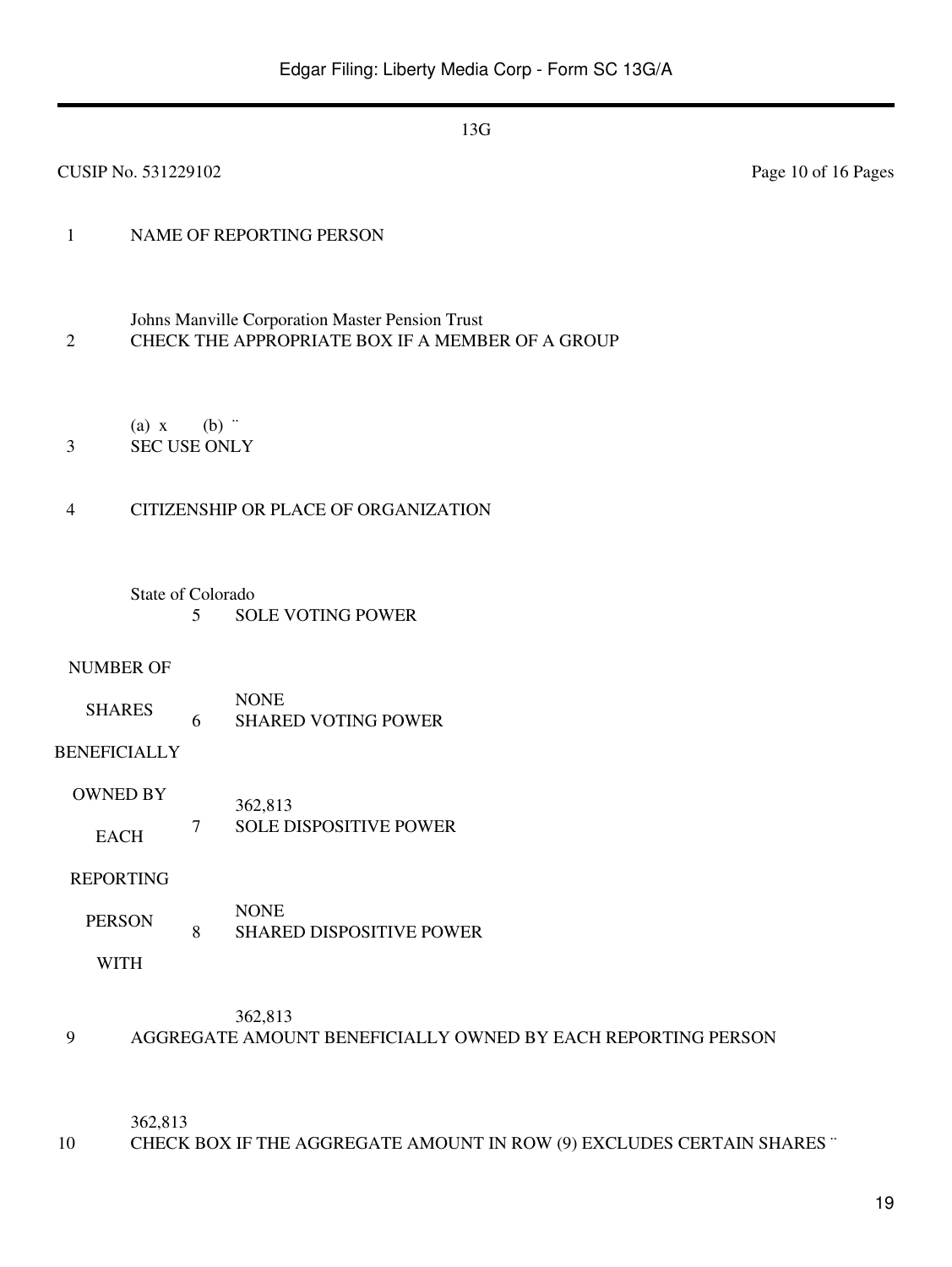Not applicable.

11 PERCENT OF CLASS REPRESENTED BY AMOUNT IN ROW 9

 $0.3\%$ 

# 12 TYPE OF REPORTING PERSON

EP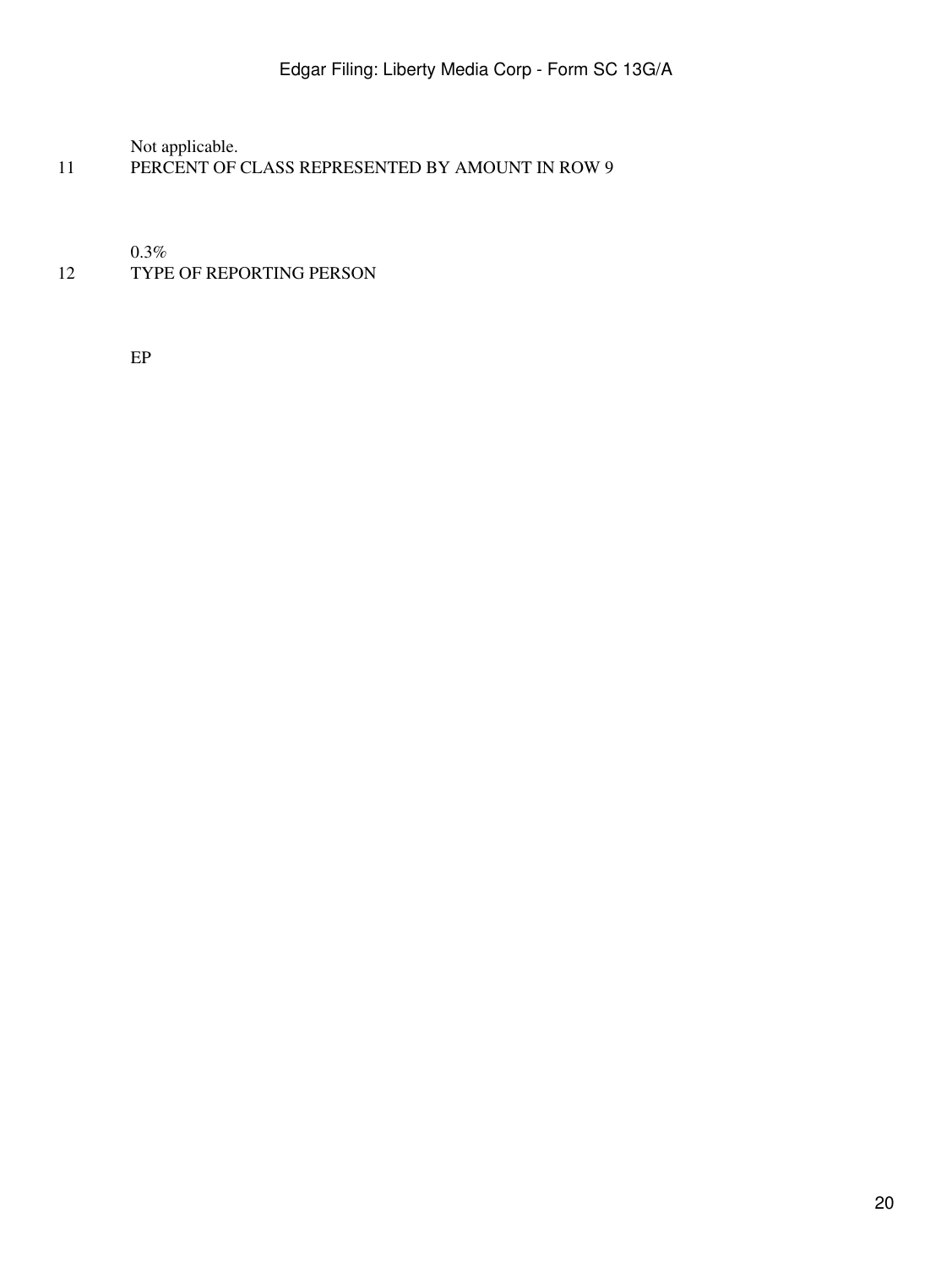| <b>CUSIP No. 531229102</b>                                                            | Page 11 of 16 Pages |  |  |  |  |  |
|---------------------------------------------------------------------------------------|---------------------|--|--|--|--|--|
| NAME OF REPORTING PERSON<br>$\mathbf{1}$                                              |                     |  |  |  |  |  |
| R. Ted Weschler<br>CHECK THE APPROPRIATE BOX IF A MEMBER OF A GROUP<br>$\overline{2}$ |                     |  |  |  |  |  |
| (a) x<br>$(b)$ "<br><b>SEC USE ONLY</b><br>3                                          |                     |  |  |  |  |  |
| CITIZENSHIP OR PLACE OF ORGANIZATION<br>$\overline{4}$                                |                     |  |  |  |  |  |
| <b>United States Citizen</b><br><b>SOLE VOTING POWER</b><br>5                         |                     |  |  |  |  |  |
| <b>NUMBER OF</b>                                                                      |                     |  |  |  |  |  |
| 285,834<br><b>SHARES</b><br><b>SHARED VOTING POWER</b><br>6                           |                     |  |  |  |  |  |
| <b>BENEFICIALLY</b>                                                                   |                     |  |  |  |  |  |
| <b>OWNED BY</b><br>$\boldsymbol{0}$                                                   |                     |  |  |  |  |  |
| <b>SOLE DISPOSITIVE POWER</b><br>$\tau$<br><b>EACH</b>                                |                     |  |  |  |  |  |
| <b>REPORTING</b>                                                                      |                     |  |  |  |  |  |
| 285,834<br><b>PERSON</b><br>$\,8\,$<br><b>SHARED DISPOSITIVE POWER</b>                |                     |  |  |  |  |  |
| <b>WITH</b>                                                                           |                     |  |  |  |  |  |

### 8,277

9 AGGREGATE AMOUNT BENEFICIALLY OWNED BY EACH REPORTING PERSON

294,111

10 CHECK BOX IF THE AGGREGATE AMOUNT IN ROW (9) EXCLUDES CERTAIN SHARES "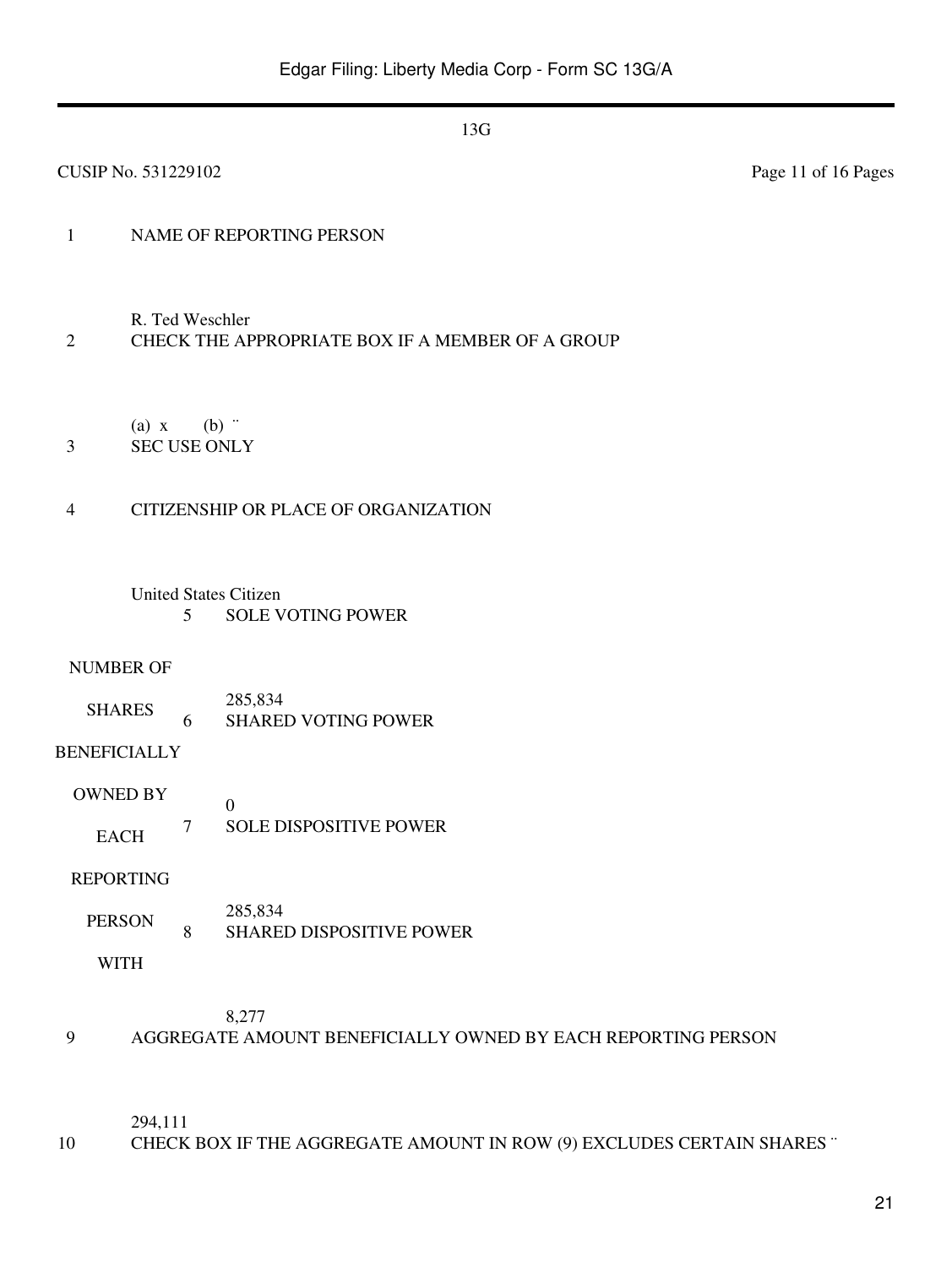Not Applicable.

11 PERCENT OF CLASS REPRESENTED BY AMOUNT IN ROW 9

0.3%

### 12 TYPE OF REPORTING PERSON

IN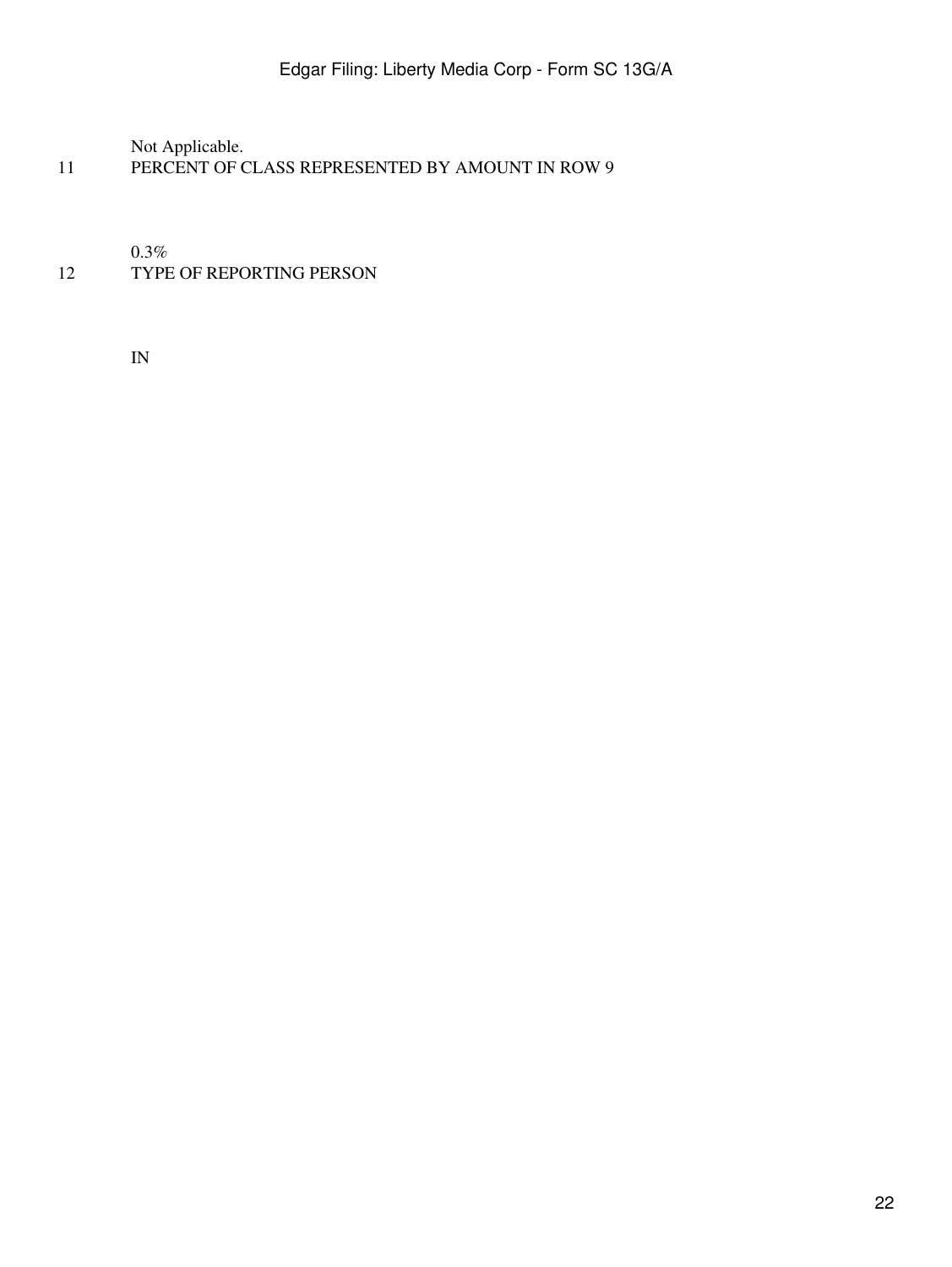Page 12 of 16 Pages

#### **SCHEDULE 13G**

**Item 1.**

**(a) Name of Issuer** LIBERTY MEDIA CORPORATION

(b) **Address of Issuer s Principal Executive Offices** 12300 Liberty Boulevard, Englewood, CO 80112

**Item 2(a). Name of Person Filing:**

**Item 2(b). Address of Principal Business Office:**

**Item 2(c). Citizenship:**

| Warren E. Buffett                                         | Berkshire Hathaway Inc.         |
|-----------------------------------------------------------|---------------------------------|
| 3555 Farnam Street                                        | 3555 Farnam Street              |
| Omaha, Nebraska 68131                                     | Omaha, Nebraska 68131           |
| <b>United States Citizen</b>                              | Delaware corporation            |
| <b>National Indemnity Company</b>                         | <b>GEICO</b> Corporation        |
| 3024 Harney Street                                        | One GEICO Plaza                 |
| Omaha, Nebraska 68131                                     | Washington, DC 20076            |
| Nebraska corporation                                      | Delaware Corporation            |
| Government Employees Insurance Company                    |                                 |
| One GEICO Plaza                                           |                                 |
| Washington, DC 20076                                      |                                 |
| <b>Maryland Corporation</b>                               |                                 |
| FlightSafety International Inc. Retirement<br>Income Plan | Fruit of the Loom Pension Trust |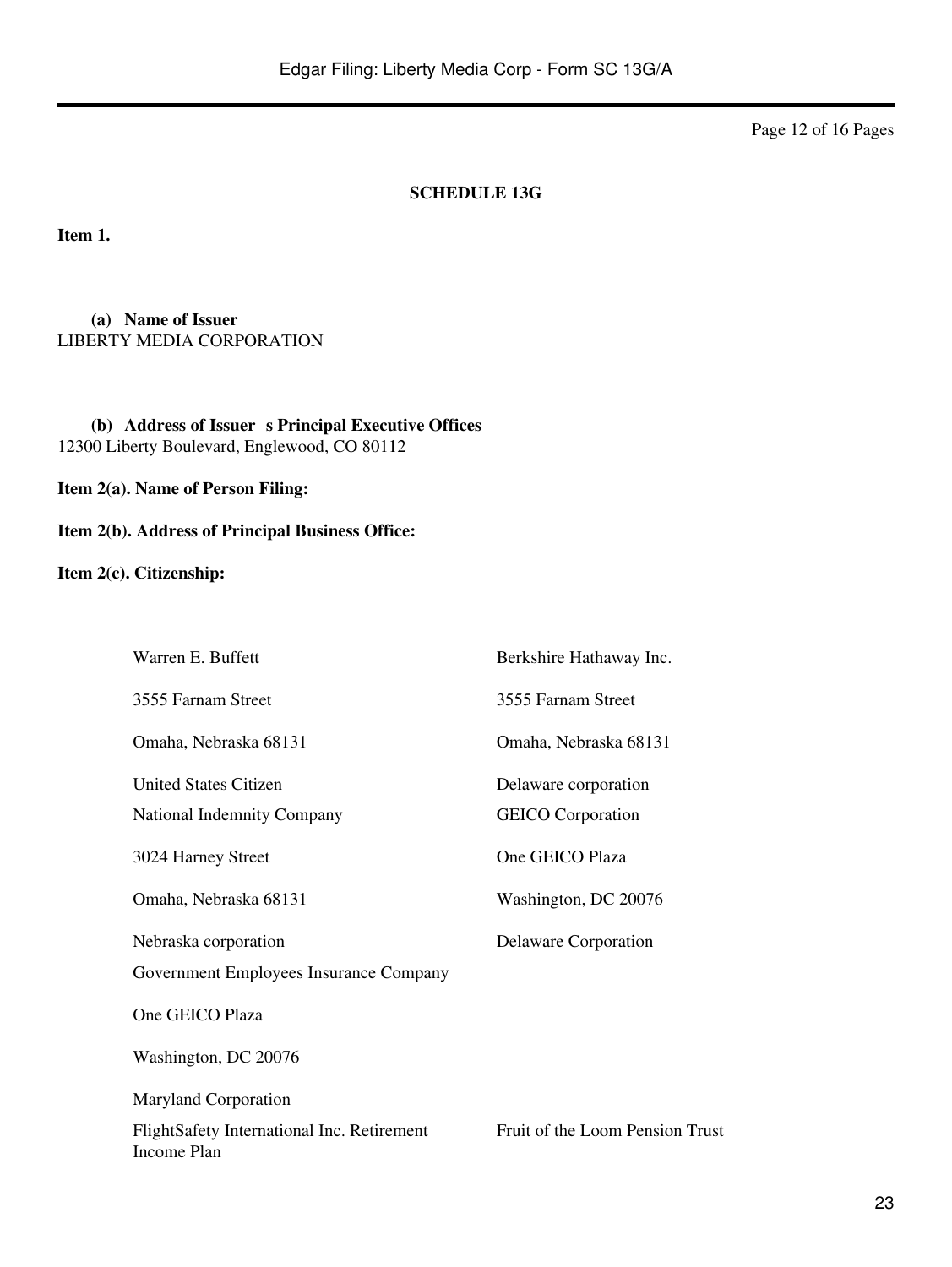| c/o FlightSafety International Inc.         | c/o Fruit of the Loom                                     |
|---------------------------------------------|-----------------------------------------------------------|
| LaGuardia Airport                           | 1 Fruit of the Loom Drive                                 |
| Flushing, NY 11371                          | Bowling Green, KY 42102                                   |
| New York                                    | Kentucky                                                  |
| <b>GEICO Corporation Pension Plan Trust</b> | Johns Manville Corporation Master Pension<br><b>Trust</b> |
| c/o GEICO Corporation                       | c/o Johns Manville Corporation                            |
| 1 Geico Plaza                               | 717 17th Street                                           |
| Washington, DC 20076                        |                                                           |
| Maryland                                    | Denver, CO 80202                                          |
|                                             | Colorado                                                  |
|                                             | R. Ted Weschler                                           |
|                                             | 404 East Main Street                                      |
|                                             | Charlottesville, VA 22902                                 |
|                                             | <b>United States Citizen</b>                              |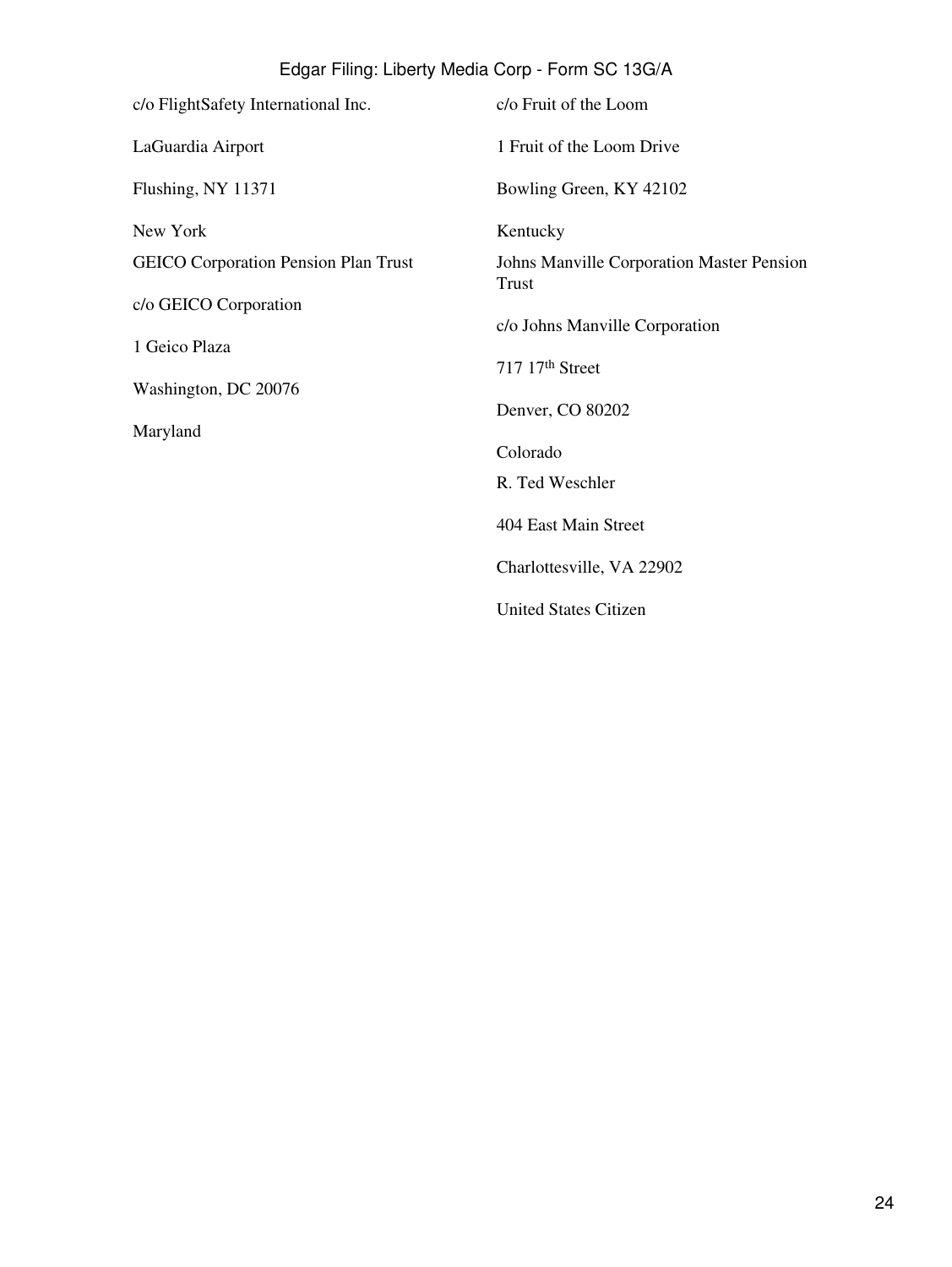Page 13 of 16 Pages

**(d) Title of Class of Securities** Class A Common Stock

#### **(e) CUSIP Number** 531229102

### **Item 3. If this statement is filed pursuant to § 240.13d-1(b), or § 240.13d-2(b) or (c), check whether the person filing is a:**

Warren E. Buffett (an individual who may be deemed to control Berkshire Hathaway Inc.), Berkshire Hathaway Inc. and GEICO Corporation are each a Parent Holding Company or Control Person, in accordance with §  $240.13d-1(b)(1)(ii)(G)$ .

National Indemnity Company and Government Employees Insurance Company are each an Insurance Company as defined in section  $3(a)(19)$  of the Act.

FlightSafety International Inc. Retirement Income Plan, Fruit of the Loom Pension Trust, GEICO Corporation Pension Plan Trust and Johns Manville Corporation Master Pension Trust are each an Employee Benefit Plan in accordance with § 240.13d-1(b)(1)(ii)(F).

### **Item 4. Ownership**

Provide the following information regarding the aggregate number and percentage of the class of securities of the issuer identified in Item 1.

### **(a) Amount beneficially Owned**

See the Cover Pages for each of the Reporting Persons.

#### **(b) Percent of Class**

See the Cover Pages for each of the Reporting Persons.

#### **(c) Number of shares as to which such person has:**

- (i) sole power to vote or to direct the vote
- (ii) shared power to vote or to direct the vote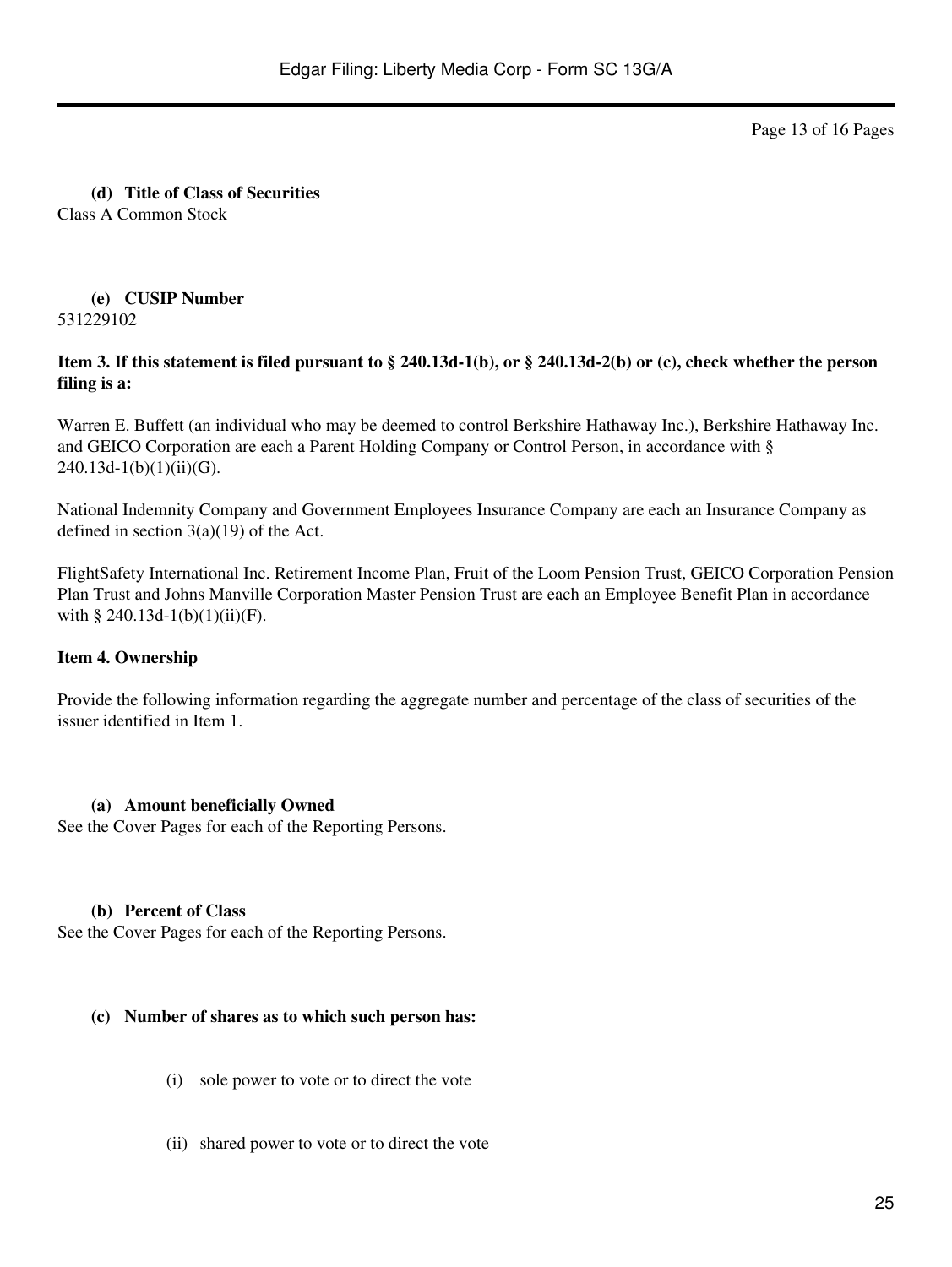(iii) sole power to dispose or to direct the disposition of

(iv) shared power to dispose or to direct the disposition of See the Cover Pages for each of the Reporting Persons**.**

### **Item 5. Ownership of Five Percent or Less of a Class.**

If this statement is being filed to report the fact that as of the date hereof the reporting person has ceased to be the beneficial owner of more than 5% of the class of securities, check the following x.

#### **Item 6. Ownership of More than Five Percent on Behalf of Another Person.**

Not Applicable.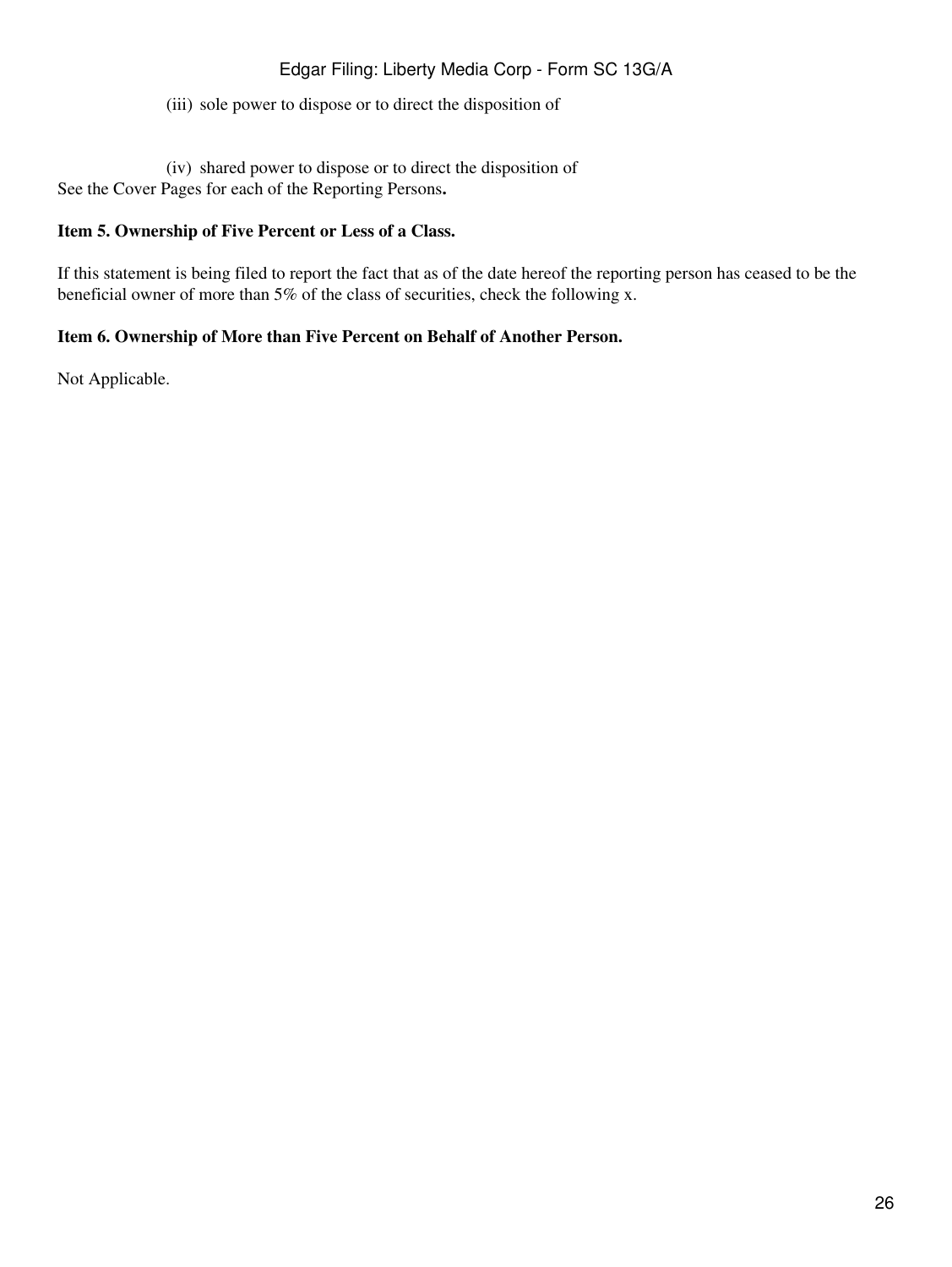Page 14 of 16 Pages

**Item 7. Identification and Classification of the Subsidiary Which Acquired the Security Being Reported on By the Parent Holding Company or Control Person.**

See Exhibit A.

**Item 8. Identification and Classification of Members of the Group.**

See Exhibit A.

**Item 9. Notice of Dissolution of Group.**

Not Applicable.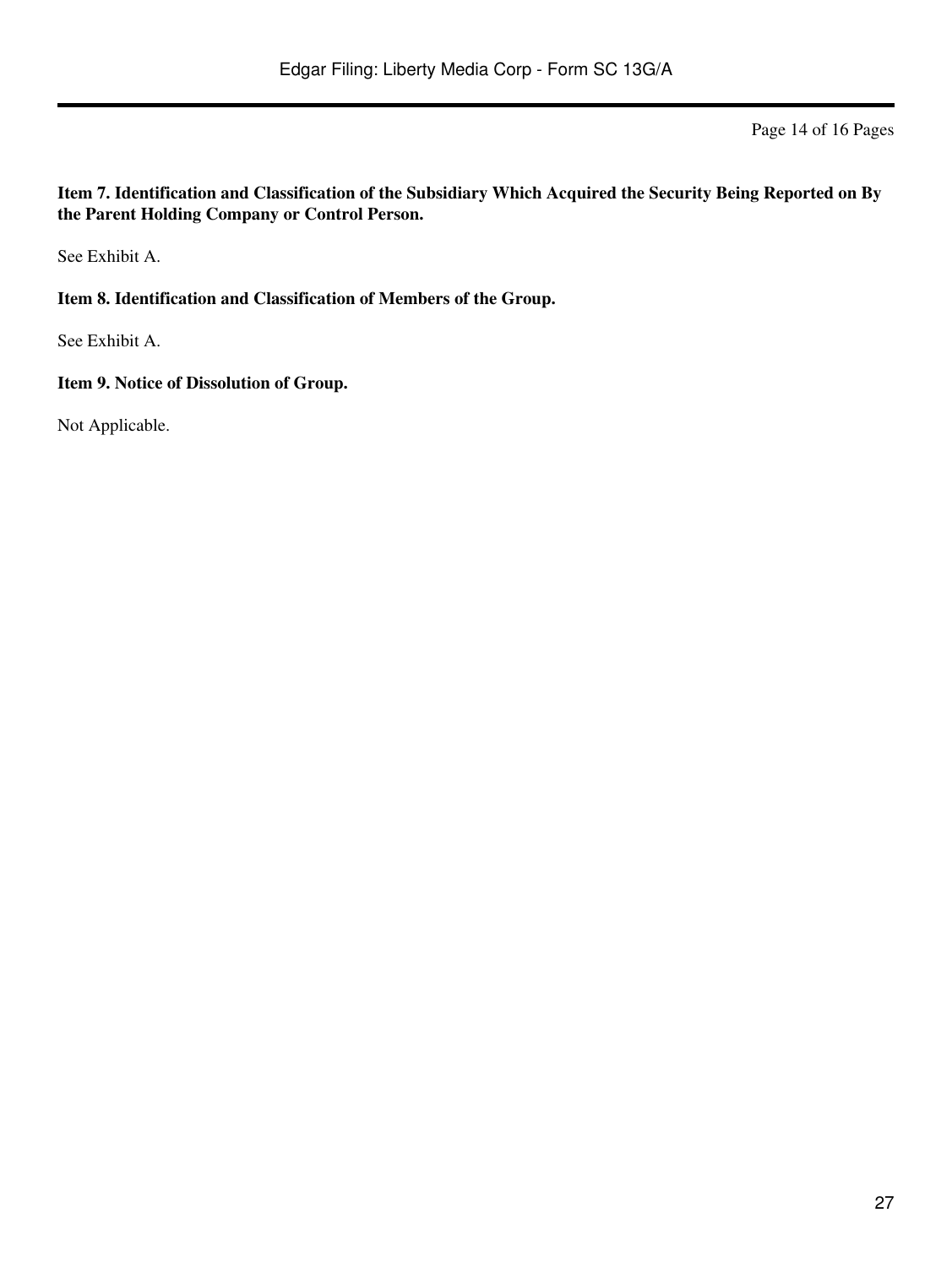Page 15 of 16 Pages

#### **Item 10. Certification.**

By signing below I certify that, to the best of my knowledge and belief, the securities referred to above were not acquired and are not held for the purpose of or with the effect of changing or influencing the control of the issuer of the securities and were not acquired and are not held in connection with or as a participant in any transaction having that purpose or effect, other than activities solely in connection with a nomination under § 240.14a-11.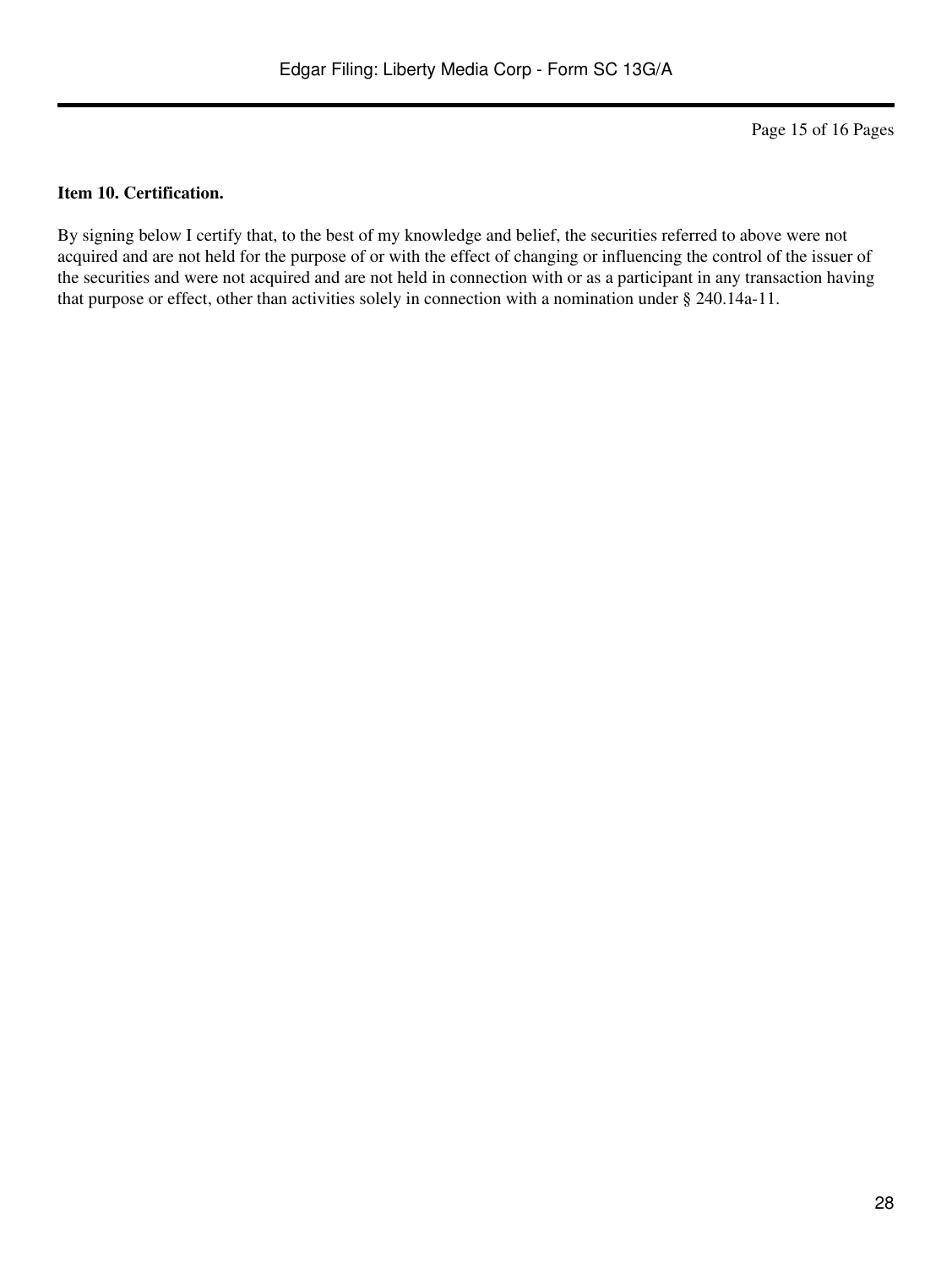Page 16 of 16 Pages

#### **SIGNATURES**

After reasonable inquiry and to the best of my knowledge and belief, I certify that the information set forth in this statement is true, complete and correct.

Dated this 17<sup>th</sup> day of February, 2015

/s/ Warren E. Buffett

Warren E. Buffett

BERKSHIRE HATHAWAY INC.

By: /s/ Warren E. Buffett

Warren E. Buffett

Chairman of the Board

NATIONAL INDEMNITY COMPANY, **GEICO** 

CORPORATION, GOVERNMENT EMPLOYEES INSURANCE COMPANY, FLIGHTSAFETY INTERNATIONAL INC. RETIREMENT INCOME PLAN, FRUIT OF THE LOOM PENSION TRUST, GEICO CORPORATION PENSION PLAN TRUST and JOHNS MANVILLE CORPORATION MASTER PENSION TRUST. By: /s/ Warren E. Buffett

Warren E. Buffett

Attorney-in-Fact By: /s/ R. Ted Weschler

R. Ted Weschler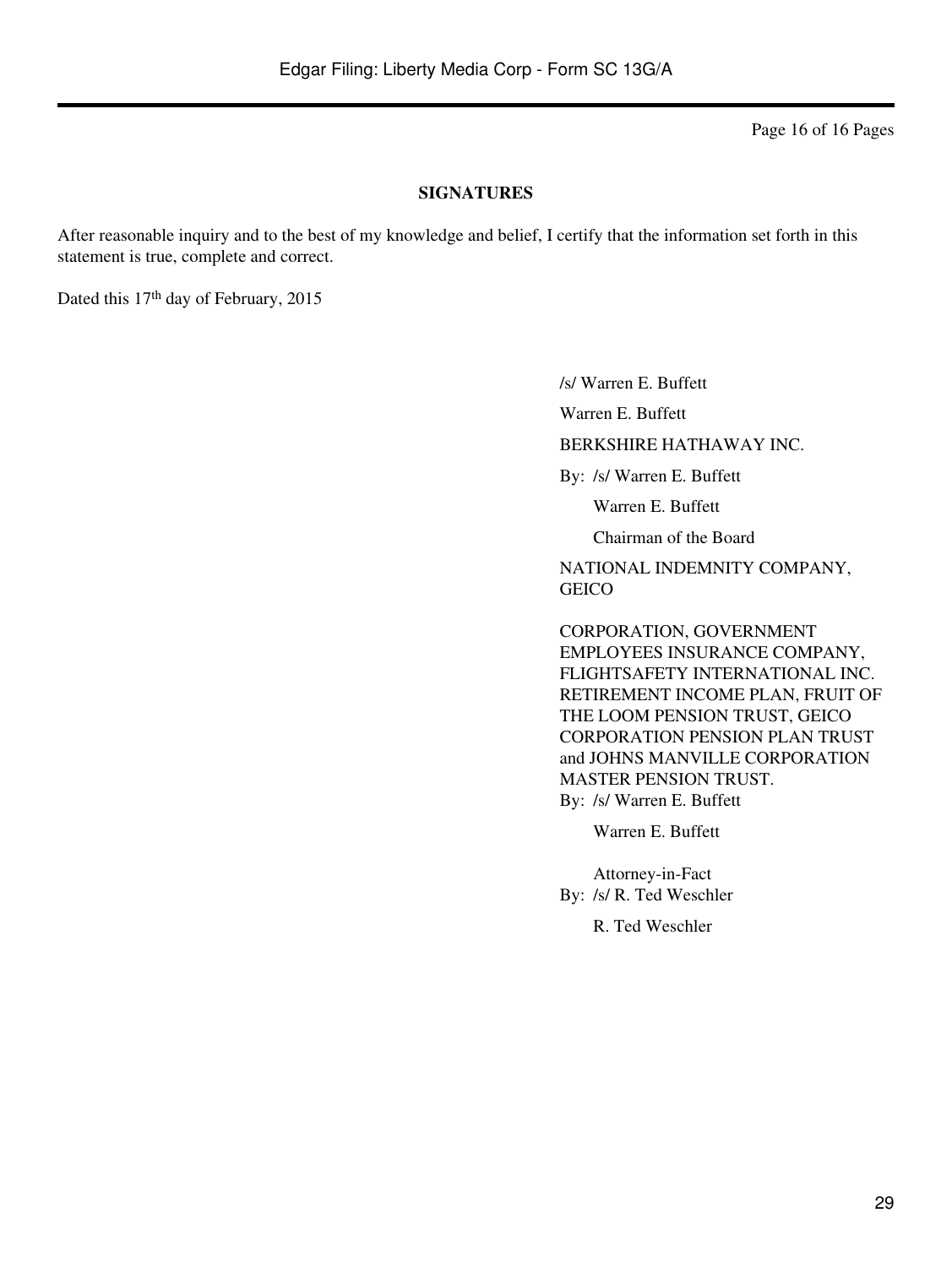### **SCHEDULE 13G**

### **EXHIBIT A**

#### **RELEVANT SUBSIDIARIES AND MEMBERS OF FILING GROUP**

### PARENT HOLDING COMPANIES OR CONTROL PERSONS:

Warren E. Buffett (an individual who may be deemed to control Berkshire Hathaway Inc.)

Berkshire Hathaway Inc.

GEICO Corporation

### INSURANCE COMPANIES AS DEFINED IN SECTION 3(a)(19) OF THE ACT:

National Indemnity Company

Government Employees Insurance Company

#### EMPLOYEE BENEFIT PLANS IN ACCORDANCE WITH § 240.13d-1-(b)(1)(ii)(F)

FlightSafety International Inc. Retirement Income Plan

Fruit of the Loom Pension Trust

GEICO Corporation Pension Plan Trust

Johns Manville Corporation Master Pension Trust

OTHER MEMBER OF FILING GROUP

R. Ted Weschler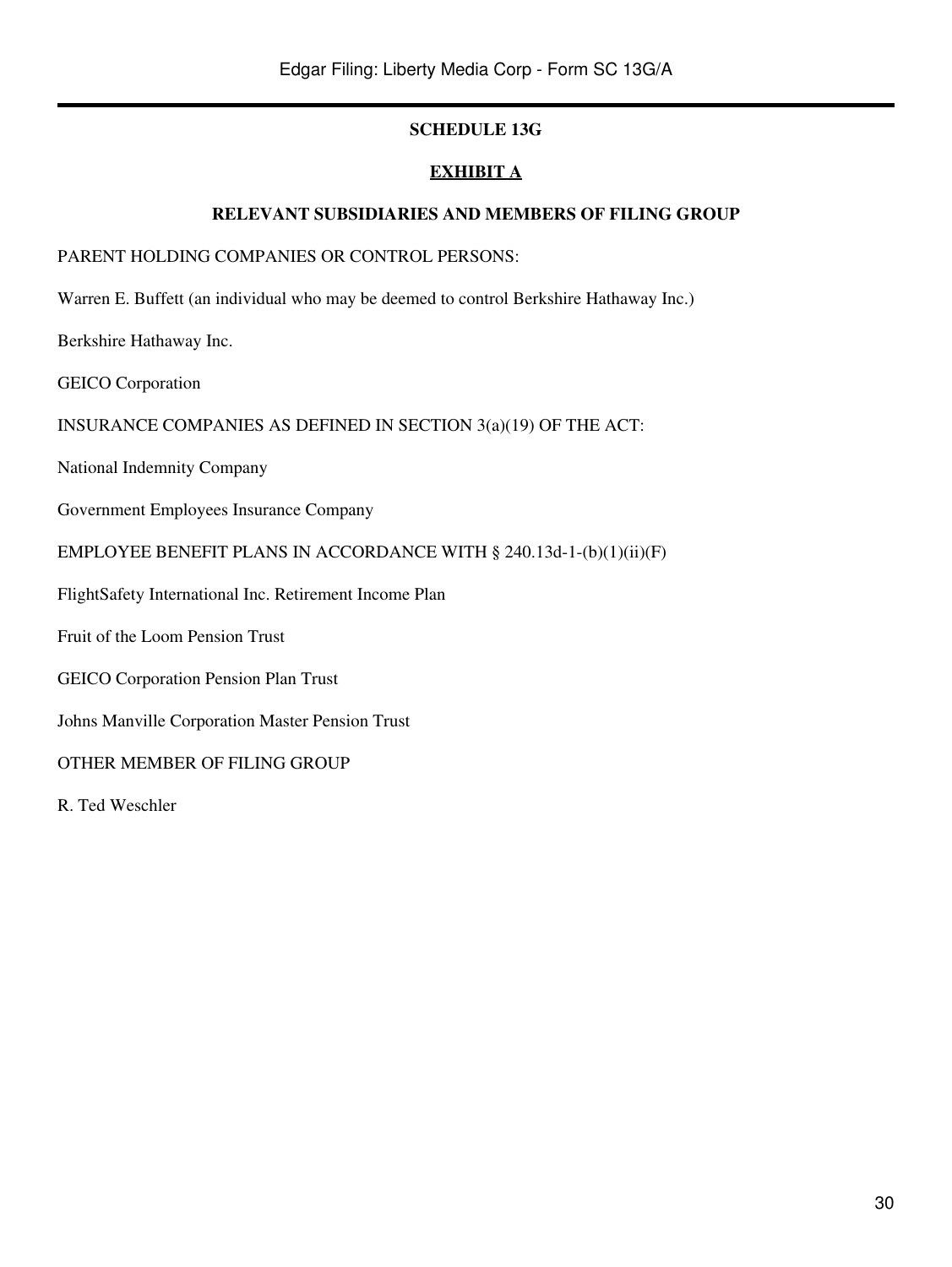### **SCHEDULE 13G**

#### **EXHIBIT B**

#### **JOINT FILING AGREEMENT PURSUANT TO RULE 13d-1(k)(1)**

The undersigned persons hereby agree that reports on Schedule 13G, and amendments thereto, with respect to the Class A Common Stock of Liberty Media Corporation may be filed in a single statement on behalf of each of such persons, and further, each of such persons designates Warren E. Buffett as its agent and Attorney-in-Fact for the purpose of executing any and all Schedule 13G filings required to be made by it with the Securities and Exchange Commission.

| Dated: February 17, 2015 | /S/Warren E. Buffett<br>Warren E. Buffett                       |
|--------------------------|-----------------------------------------------------------------|
|                          | Berkshire Hathaway Inc.                                         |
| Dated: February 17, 2015 | /S/Warren E. Buffett<br>By: Warren E. Buffett                   |
|                          | Title: Chairman of the Board<br>National Indemnity Company      |
| Dated: February 17, 2015 | /S/ Marc D. Hamburg<br>By: Marc D. Hamburg                      |
|                          | Title: Chairman of the Board<br><b>GEICO</b> Corporation        |
| Dated: February 17, 2015 | /S/ Michael H. Campbell<br>By: Michael H. Campbell              |
|                          | Title: Vice President<br>Government Employees Insurance Company |
| Dated: February 17, 2015 | /S/ Michael H. Campbell<br>By: Michael H. Campbell              |
|                          | Title: Senior Vice President                                    |
|                          | FlightSafety International Inc. Retirement Income Plan          |
| Dated: February 17, 2015 | /S/ Bruce Whitman<br>By: Bruce Whitman                          |
|                          | Title: President and Chief Executive Officer,                   |
|                          | FlightSafety International, Inc.                                |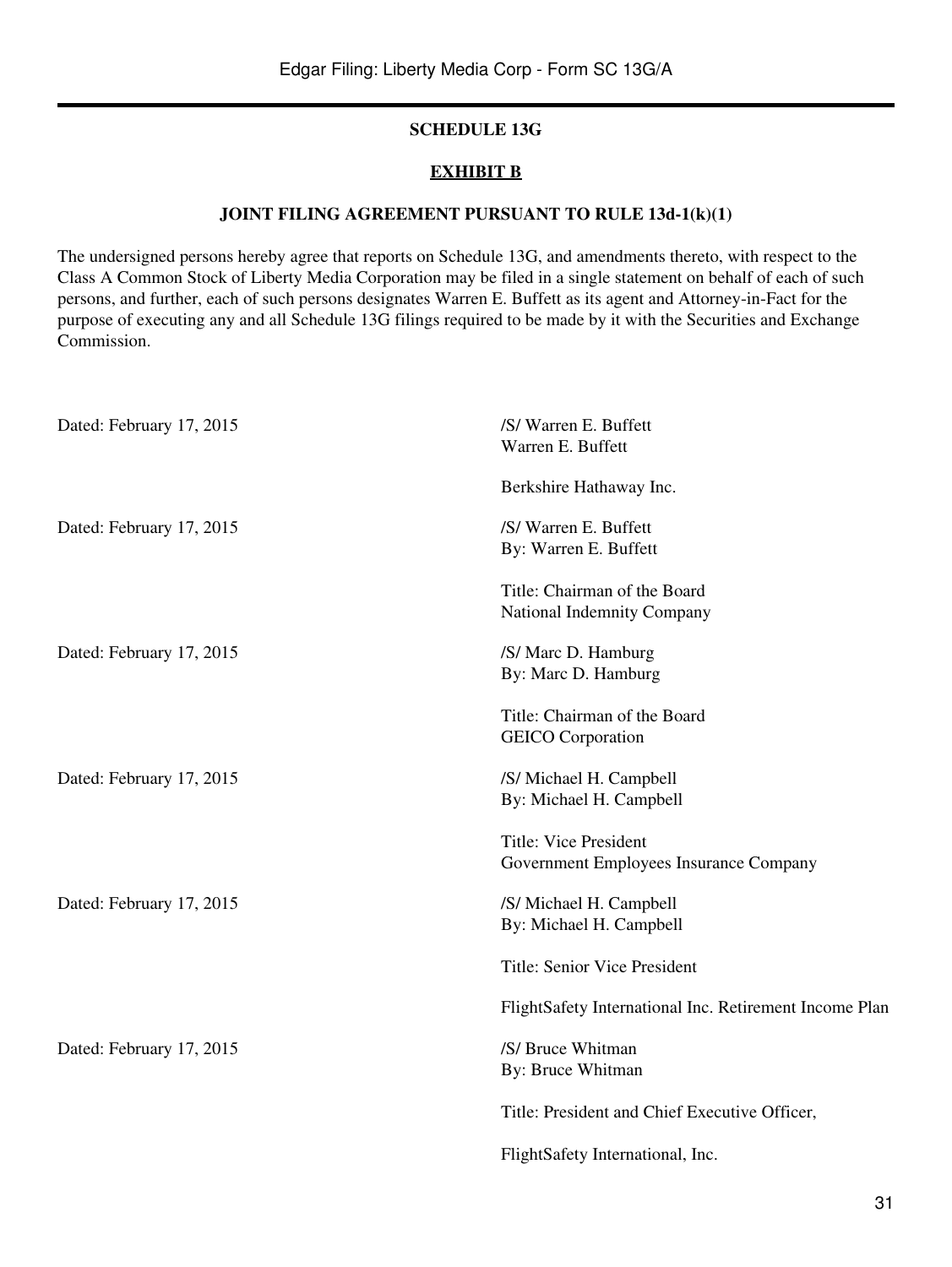Fruit of the Loom Pension Trust